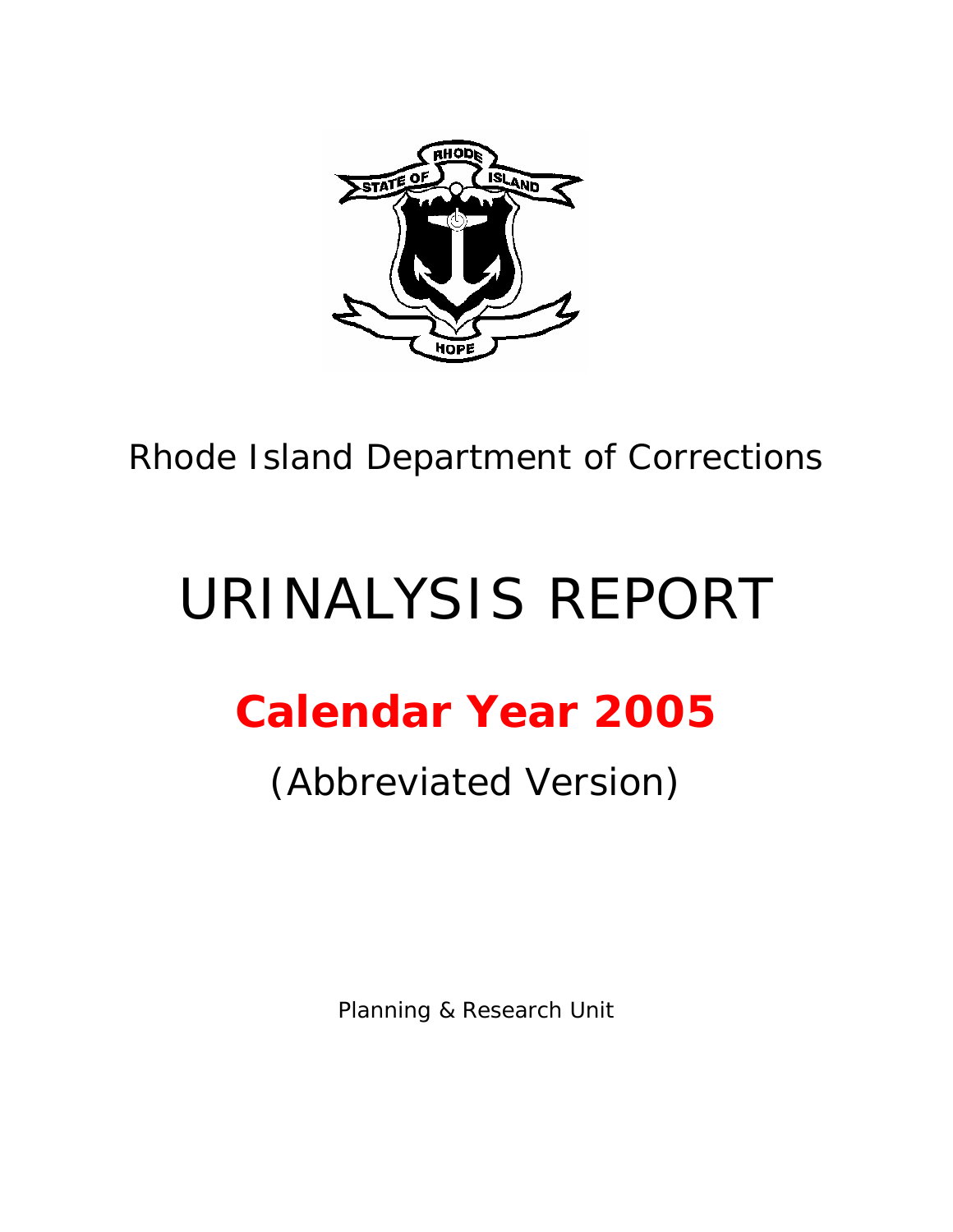### **Table of Contents**

| B. How did we select the inmates that provided specimens?2 |
|------------------------------------------------------------|
|                                                            |
|                                                            |
|                                                            |
|                                                            |
|                                                            |
|                                                            |
|                                                            |
|                                                            |
|                                                            |
|                                                            |
|                                                            |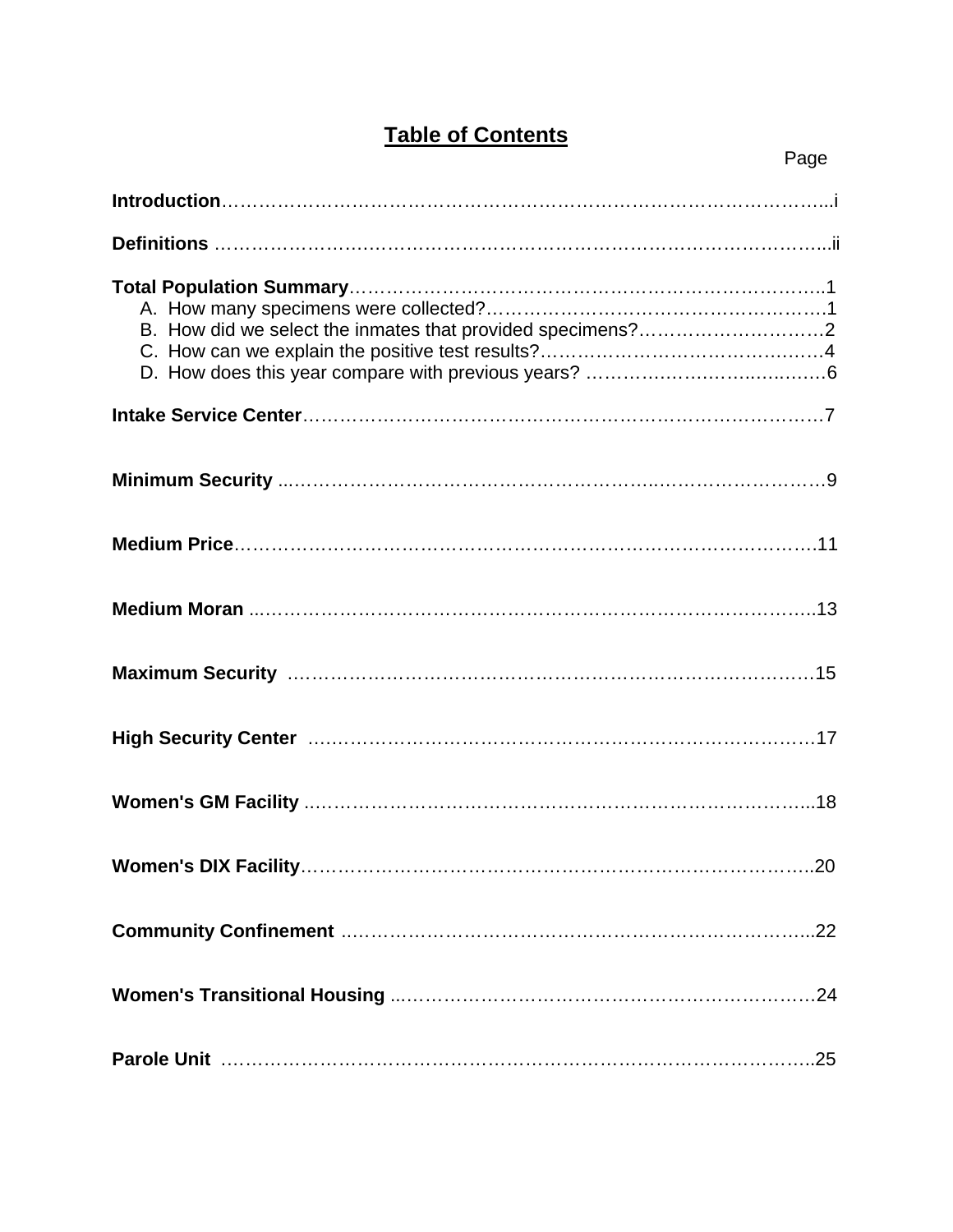#### **Introduction:**

In August 2001, a computerized database in Microsoft Excel was implemented in all facilities at the Department to track urinalysis data. As a result, all facilities began to collect and maintain identical drug testing statistics on the inmate population. Similar improvements were also implemented in the Department's Community Confinement Unit, the Parole Unit and at the Women's Transitional Housing program. Each began to use computer applications to record urinalysis statistics during the Fall of 2001. This *Calendar Year 2005 Urinalysis Report* serves as the third full year of information collected by the facilities and other departmental programs under this system.

The utilization of the Excel spreadsheets in the facilities has proven to be extremely successful. All Urine Screen Coordinators and other facility designees have worked diligently to maintain accurate urinalysis statistics. The Planning and Research Unit would like to recognize the hard work of the Urine Screen Coordinators and other facility designees to maintain the system.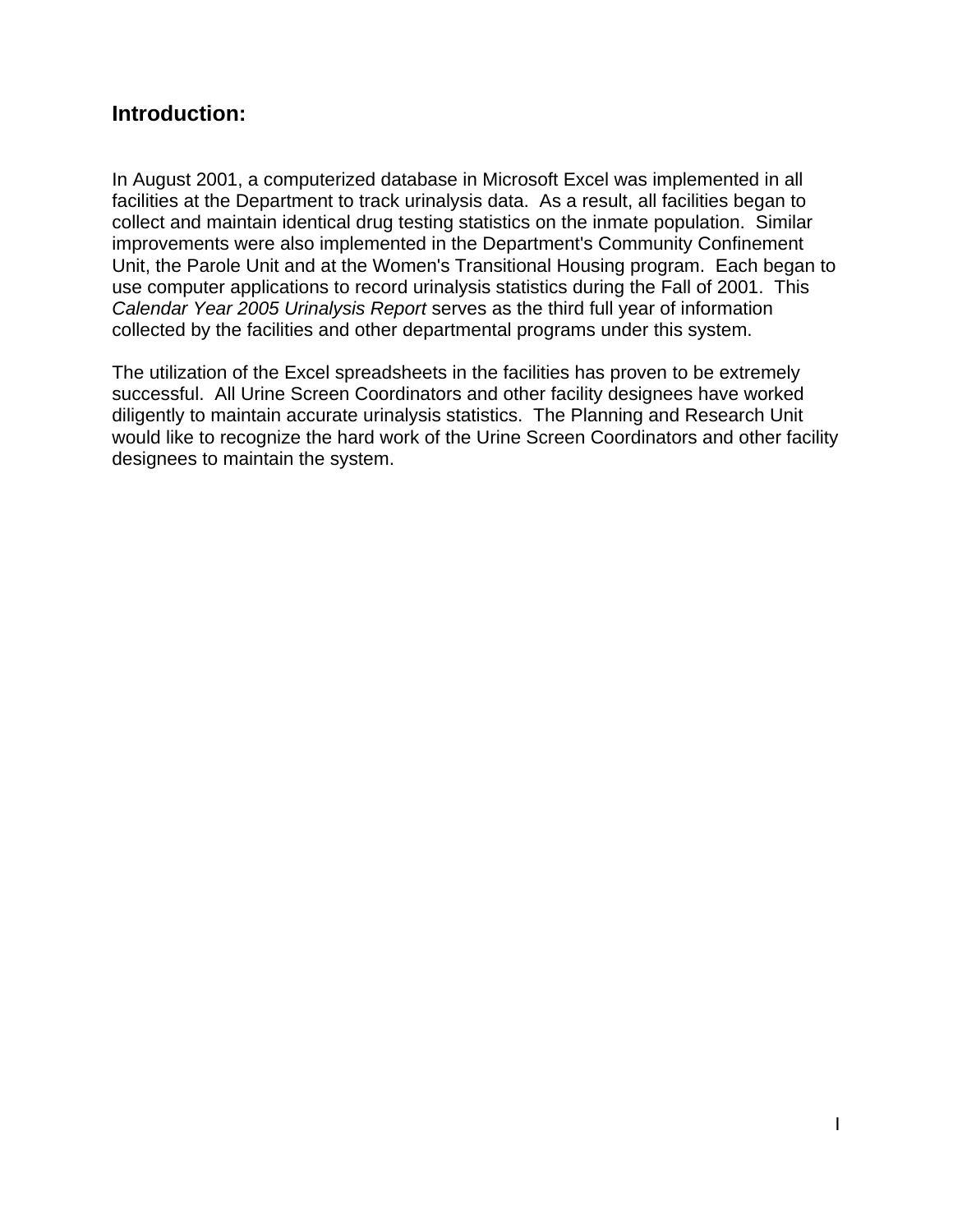#### **Definitions:**

There is a critical distinction that must be made regarding two terms used in this report: *Confirmed Positive* and *True Positive*.

**CONFIRMED POSITIVE:** A urine specimen with conclusive test results that are positive for an illegal drug(s). Not all confirmed positives result in disciplinary action, as many are dismissed for legitimate reasons (e.g. false positives due to prescribed medication).

**TRUE POSITIVE:** A confirmed positive that warrants disciplinary action for the inmate who provided the specimen. (There is no reason to dismiss the positive). Only true positives are used in the calculation of RIDOC's positive rates.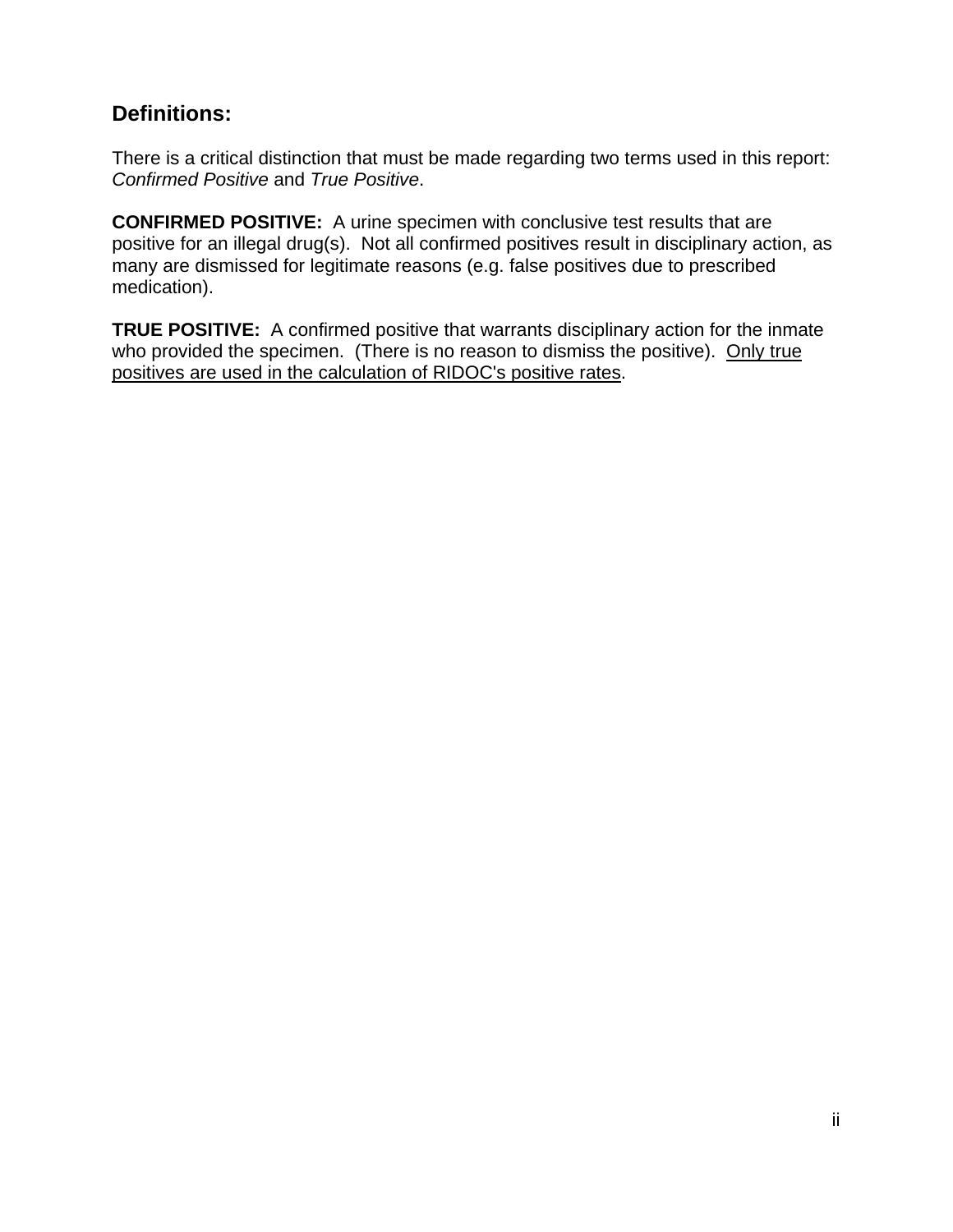## **TOTAL POPULATION SUMMARY**

Facilities include: High Security Center (HSC), Intake Service Center (ISC), Maximum, Medium Moran, Medium Price, Minimum, Women's DIX, and Women's GM.

#### **A.** *How many specimens were collected?*

In total, there were **20,824** specimens collected from 5,338 inmates in the facilities during Calendar Year 2005 (this is 934 more collections than in 2004, or a 4.7% increase):

|                  | Count | Percent |
|------------------|-------|---------|
| <b>HSC</b>       | 101   | .5      |
| <b>ISC</b>       | 2377  | 11.4    |
| <b>MAX</b>       | 3472  | 16.7    |
| <b>MED Moran</b> | 4695  | 22.5    |
| <b>MED Price</b> | 1096  | 5.3     |
| <b>MIN</b>       | 7004  | 33.6    |
| <b>WOM DIX</b>   | 1294  | 6.2     |
| <b>WOM GM</b>    | 785   | 3.8     |
| <b>Total</b>     | 20824 | 100.0   |

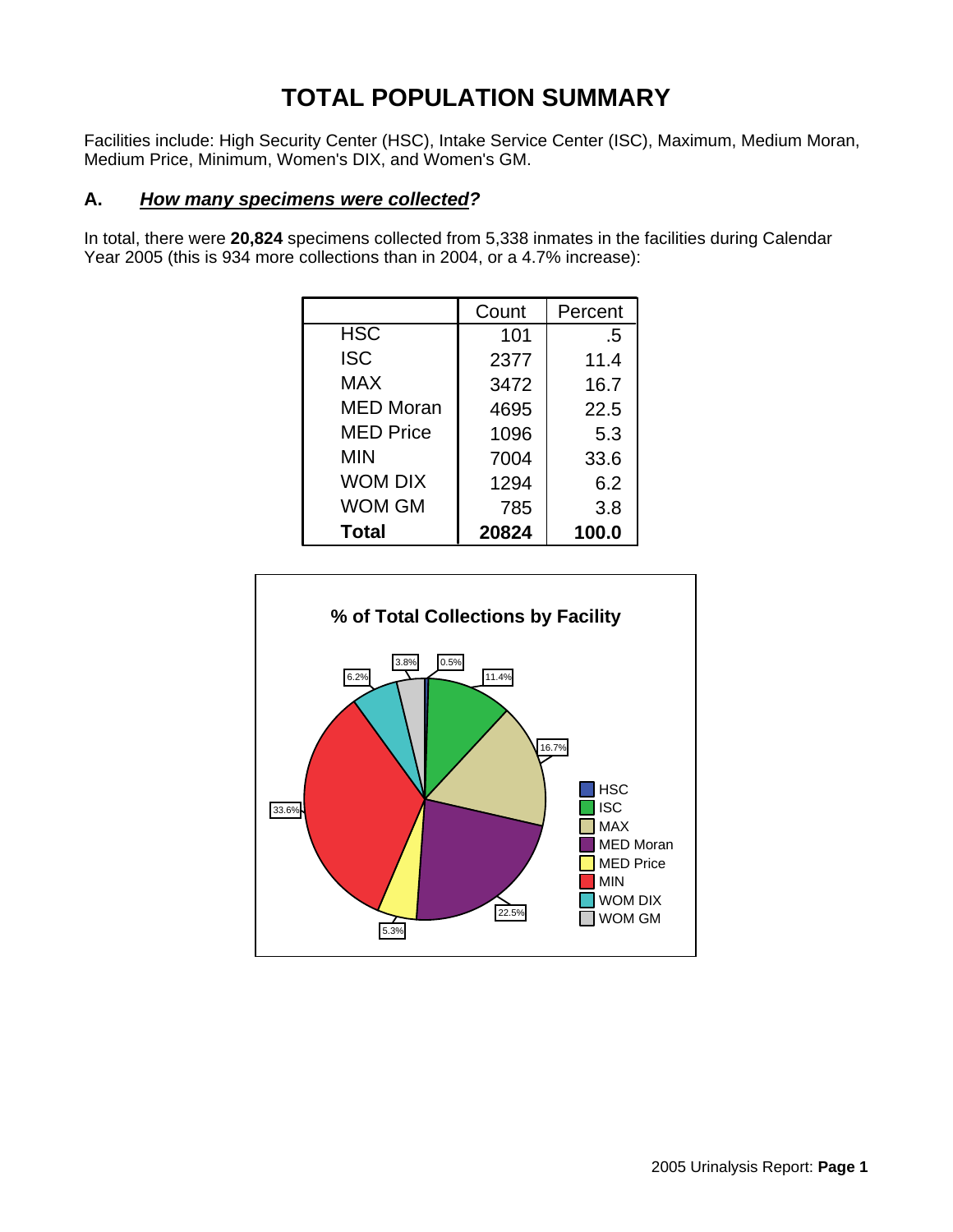#### **B.** *How did we select the inmates that provided specimens?*

All specimen collections can be categorized into 1 of 3 Selection Methods: Random, Cause, or Treatment. (*Please note: as there are no treatment programs at the ISC or HSC, there were no treatment collections in those facilities in 2005*).

|                  | Count | Percent |
|------------------|-------|---------|
| <b>CAUSE</b>     | 10851 | 52.1    |
| <b>RANDOM</b>    | 2493  | 12.0    |
| <b>TREATMENT</b> | 7480  | 35.9    |
| Total            | 20824 | 100.0   |



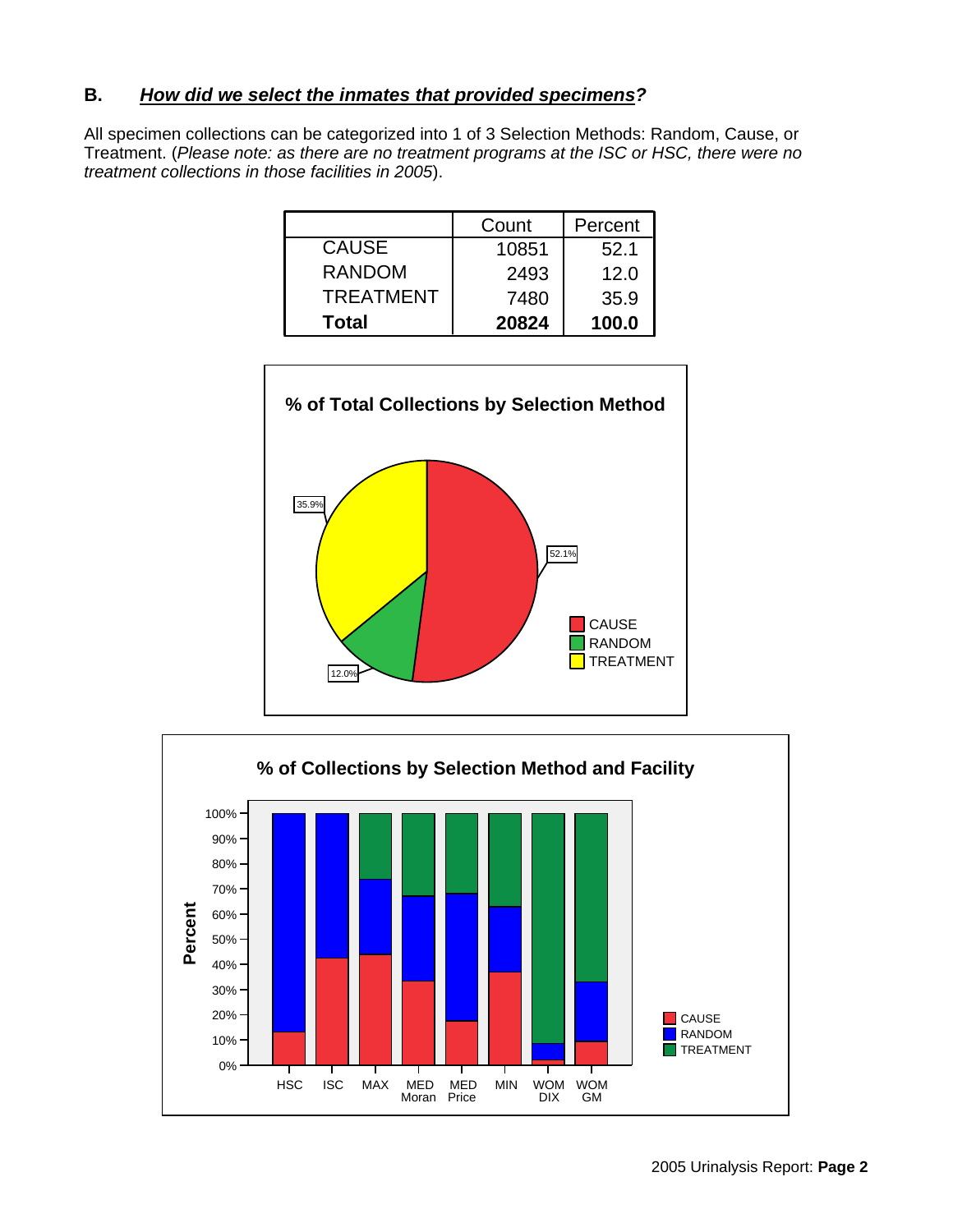

|           |              | <b>SELECTION METHOD</b> |           |              |  |
|-----------|--------------|-------------------------|-----------|--------------|--|
|           | <b>CAUSE</b> | <b>RANDOM</b>           | TREATMENT | <b>Total</b> |  |
| January   | 1192         | 168                     | 560       | 1920         |  |
| February  | 718          | 190                     | 596       | 1504         |  |
| March     | 852          | 192                     | 806       | 1850         |  |
| April     | 1009         | 214                     | 692       | 1915         |  |
| May       | 787          | 240                     | 596       | 1623         |  |
| June      | 802          | 214                     | 573       | 1589         |  |
| July      | 1050         | 252                     | 606       | 1908         |  |
| August    | 930          | 208                     | 544       | 1682         |  |
| September | 1047         | 218                     | 566       | 1831         |  |
| October   | 584          | 206                     | 755       | 1545         |  |
| November  | 969          | 185                     | 728       | 1882         |  |
| December  | 911          | 206                     | 458       | 1575         |  |
| Total     | 10851        | 2493                    | 7480      | 20824        |  |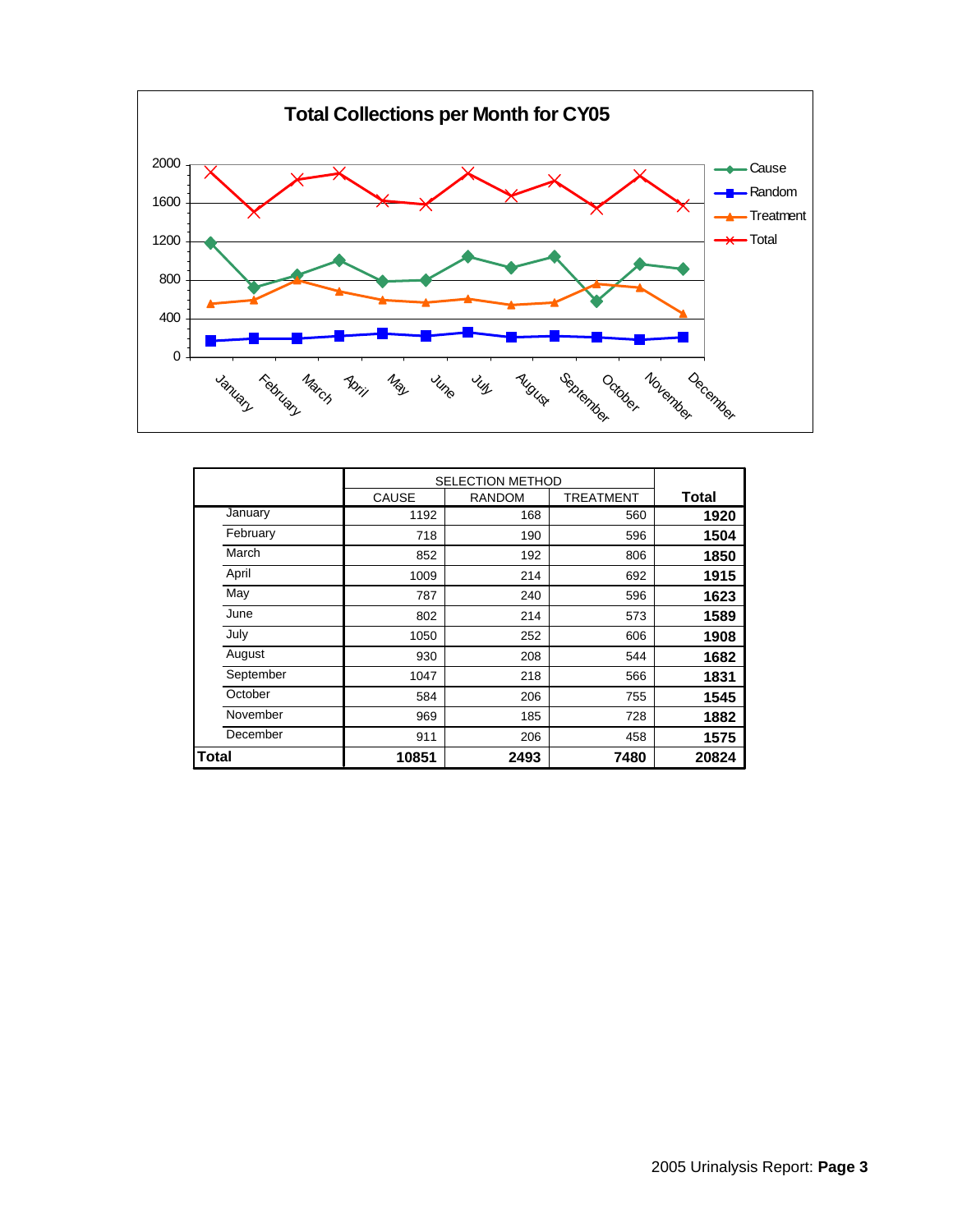#### **C.** *How can we explain the positive test results?*

In total, there were 870 specimens that were confirmed positive throughout all facilities. Of those 870, 331 of those were "true" positives (i.e. those specimens that warrant disciplinary action for the inmate). The other 539 confirmed positives did not result in disciplinary action for various reasons.

Therefore, **the positive rate for the Department for 2005 is 1.59%.** (331 true positives out of the total 20,824 collections). *The positive rate for the Department in 2004 was 1.05%.*

> 60 18.1 27 8.2 49 14.8 23 6.9 155 46.8 6 1.8 11 3.3 **331 100.0** ISC MAX MED Moran MED Price MIN WOM DIX WOM GM **Total** Count | Percent

Below is the breakdown of the true positives by facility.

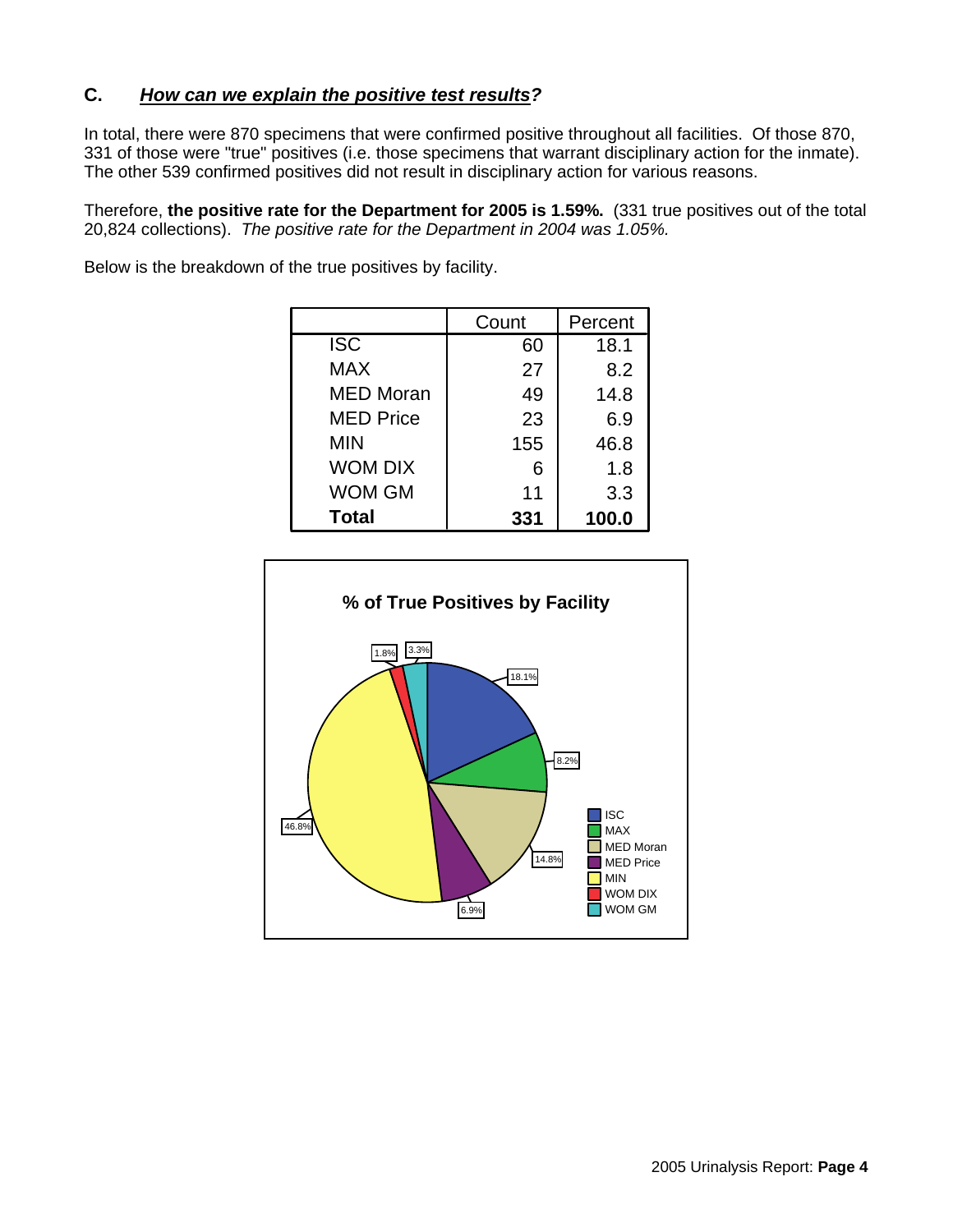In addition to true positives, the other 539 confirmed positives can be explained by other means. A summary of all other confirmed positives, by facility, with 5 different explanations for the positive results follows:

|                  |                                     | <b>EXPLANATION OF RESULTS</b>      |                                 |                                        |              |              |
|------------------|-------------------------------------|------------------------------------|---------------------------------|----------------------------------------|--------------|--------------|
|                  | <b>IMPROPER</b><br><b>PROCEDURE</b> | <b>INMATE</b><br><b>DISCHARGED</b> | <b>NEW</b><br><b>COMMITMENT</b> | <b>PRESCRIBED</b><br><b>MEDICATION</b> | <b>OTHER</b> | <b>Total</b> |
| HSC              |                                     | 0                                  | 0                               |                                        | 0            |              |
| <b>ISC</b>       | 4                                   | 11                                 | 119                             | 12                                     | 53           | 199          |
| <b>MAX</b>       | <sup>0</sup>                        | $\Omega$                           | 0                               | 5                                      | $\Omega$     | 5            |
| <b>MED Moran</b> |                                     | $\Omega$                           | $\mathbf 0$                     | 32                                     | $\Omega$     | 32           |
| <b>MED Price</b> | 0                                   | $\Omega$                           |                                 | 8                                      |              | 10           |
| <b>MIN</b>       | 0                                   | 19                                 | 85                              | 19                                     | 11           | 134          |
| WOM DIX          | $\Omega$                            | $\overline{2}$                     | 14                              | 67                                     | 3            | 86           |
| WOM GM           | 0                                   | $\mathcal{P}$                      | 16                              | 53                                     |              | 72           |
| <b>Total</b>     |                                     | 34                                 | 235                             | 197                                    | 69           | 539          |



"Inmate Discharged" is used to describe specimens for which inmates are not disciplined, because they were already discharged from the ACI by the time the test results were final;

"New Commitment" is used to describe specimens for which inmates are not disciplined, because they have only recently been committed to the ACI (the drug(s) in their system were most likely used in the community, not the institution);

"Prescribed Medication" is used to describe specimens for which inmates are not disciplined, because it was determined that prescribed medication yielded the positive result(s);

An "Improper Procedure" describes a situation where a positive specimen is dismissed because of a flawed procedure by staff;

and "Other" describes any other explanation for the positive test result.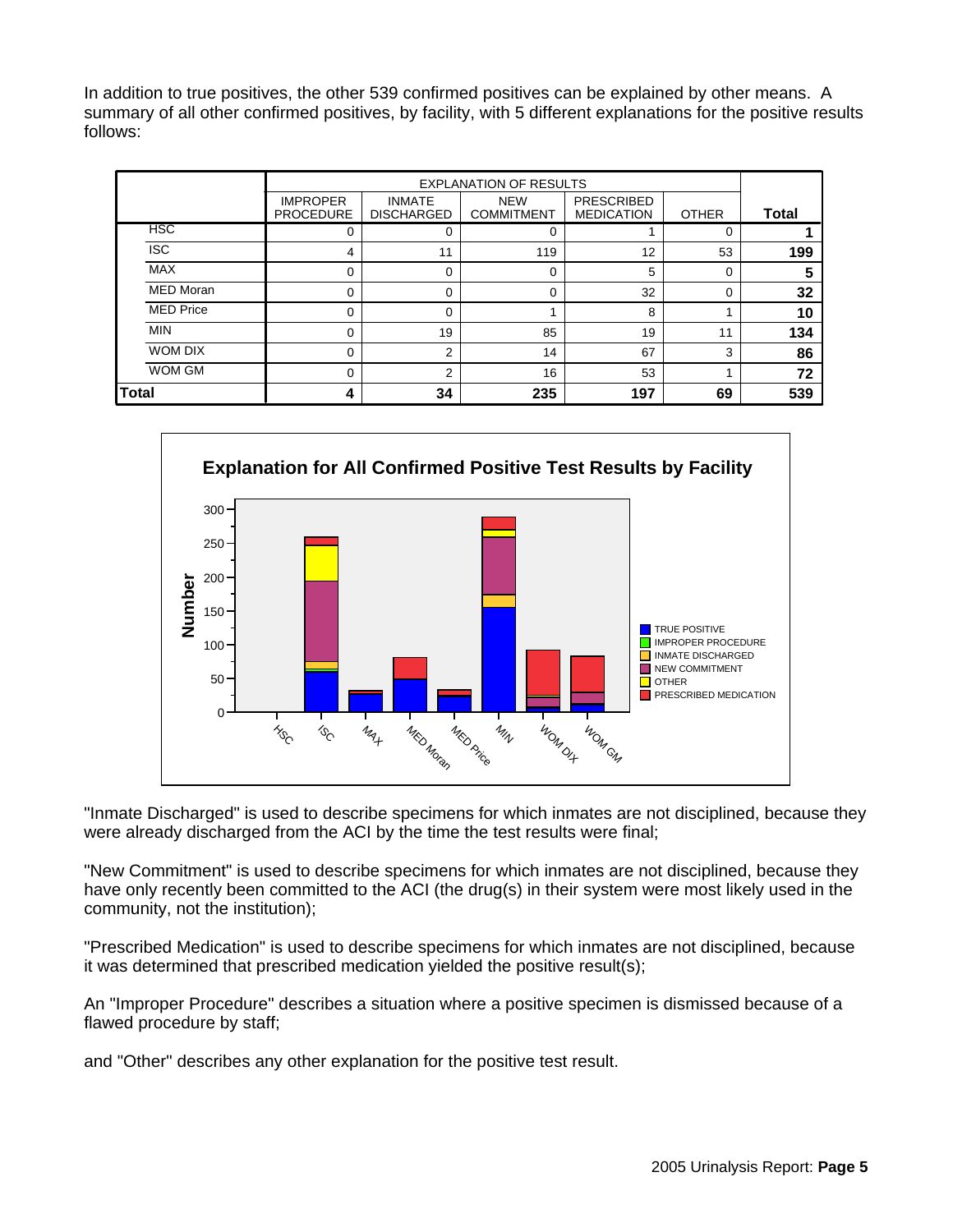#### **D.** *How does this year compare with previous years?*

Using information contained in previous RIDOC Urinalysis Reports, the following 7-year comparison can be made:

|                    | 1999   | 2000   | 2001   | 2002   | 2003   | 2004   | 2005   |
|--------------------|--------|--------|--------|--------|--------|--------|--------|
| Total Collections: | 16.870 | 19.672 | 23,361 | 22.518 | 21,269 | 19.890 | 20.824 |
| True Positives:    | 163    | 157    | 220    | 144    | 135    | 209    | 331    |
| Percent Positive:  | 0.97%  |        | 0.94%  | 0.64%  | 0.63%  | 1.05%  | 1.59%  |

As you can see, over the past 5 years **(since 2001)**, the number of collections has decreased by 10.9% and the number of true positives during the same time has increased by 50.5%. Additionally, the positive rate is the highest it has been in 7 years (1.59%).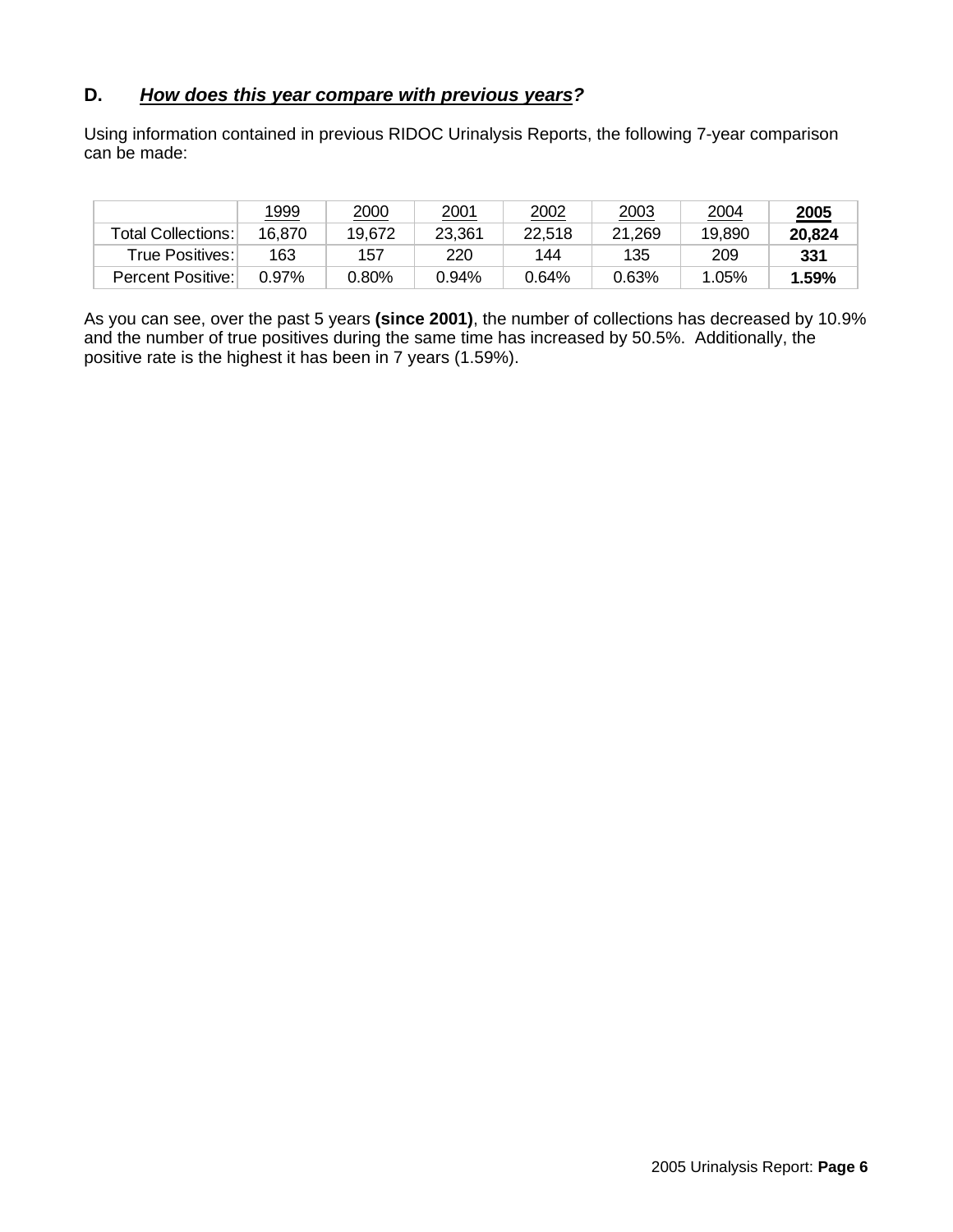## **INTAKE SERVICE CENTER**

#### **A.** *Collections***:**

The ISC collected a total of 2,377 specimens from a total of 1,267 inmates (this is 556 more collections than in 2004). *There were no treatment collections from inmates at the ISC in 2005*; all collections were for Cause and Random selections, as shown below:

|            |               | Count | Percent |
|------------|---------------|-------|---------|
| <b>ISC</b> | <b>CAUSE</b>  | 1815  | 76.4    |
|            | <b>RANDOM</b> | 562   | 23.6    |
|            | Total         | 2377  | 100.0   |



#### **B.** *Positive Specimens***:**

In total, there were 259 specimens that were confirmed positive at the ISC. Of those 259, 60 were true positives (i.e. those specimens that warrant disciplinary action for the inmate). The remaining 199 positives did not result in disciplinary action and can be explained by other means, as shown:

|            |                           | Count | Percent |
|------------|---------------------------|-------|---------|
| <b>ISC</b> | <b>TRUE POSITIVE</b>      | 60    | 23.2    |
|            | <b>IMPROPER PROCEDURE</b> | 4     | 1.5     |
|            | <b>INMATE DISCHARGED</b>  | 11    | 4.2     |
|            | <b>NEW COMMITMENT</b>     | 119   | 45.9    |
|            | PRESCRIBED MEDICATION     | 12    | 4.6     |
|            | <b>OTHER</b>              | 53    | 20.5    |
|            | Total                     | 259   | 100.0   |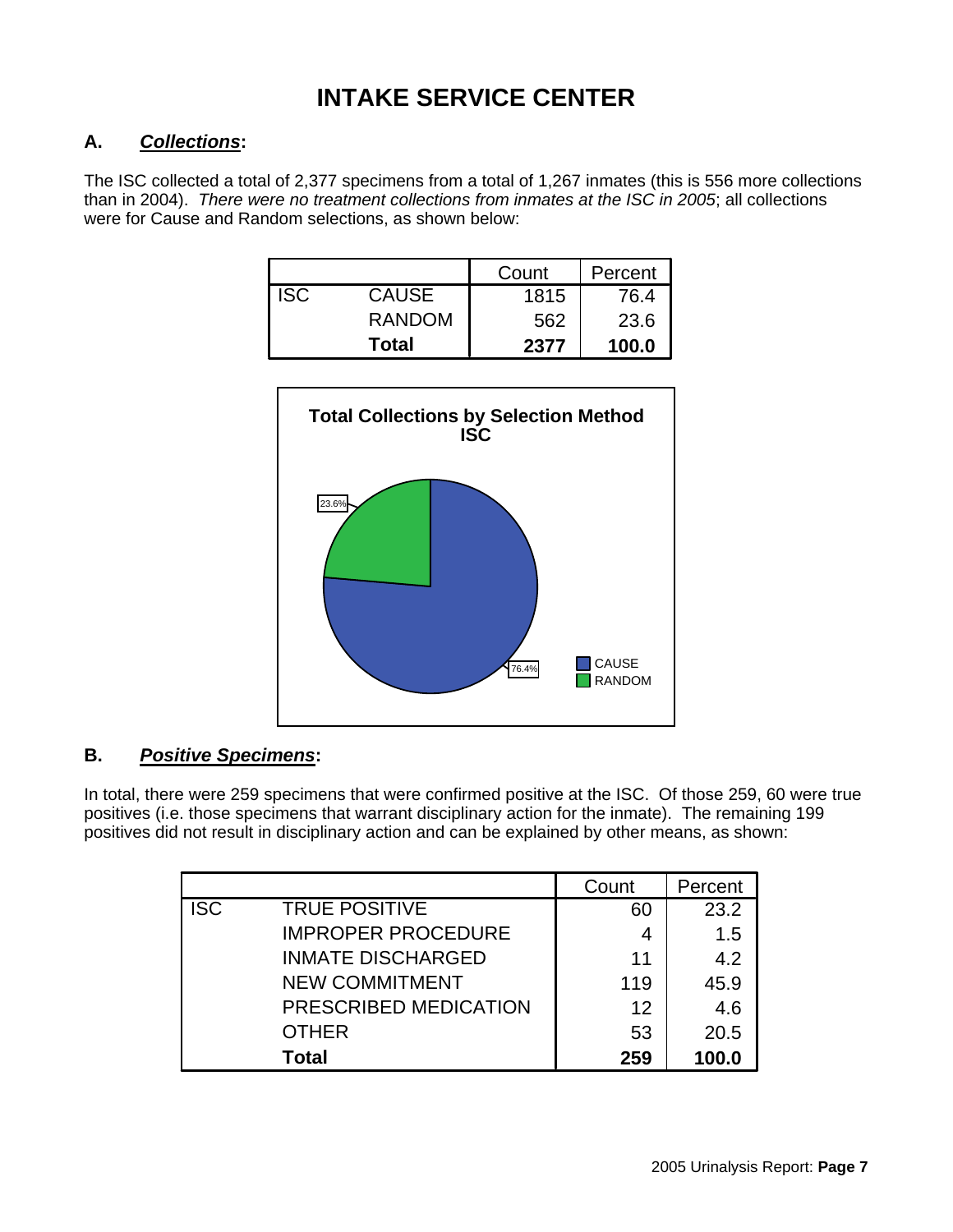

**The 2005 positive rate for the ISC is 2.52%** (60 true positives out of 2,377 collections). *The positive rate for the ISC in 2004 was 1.92%.*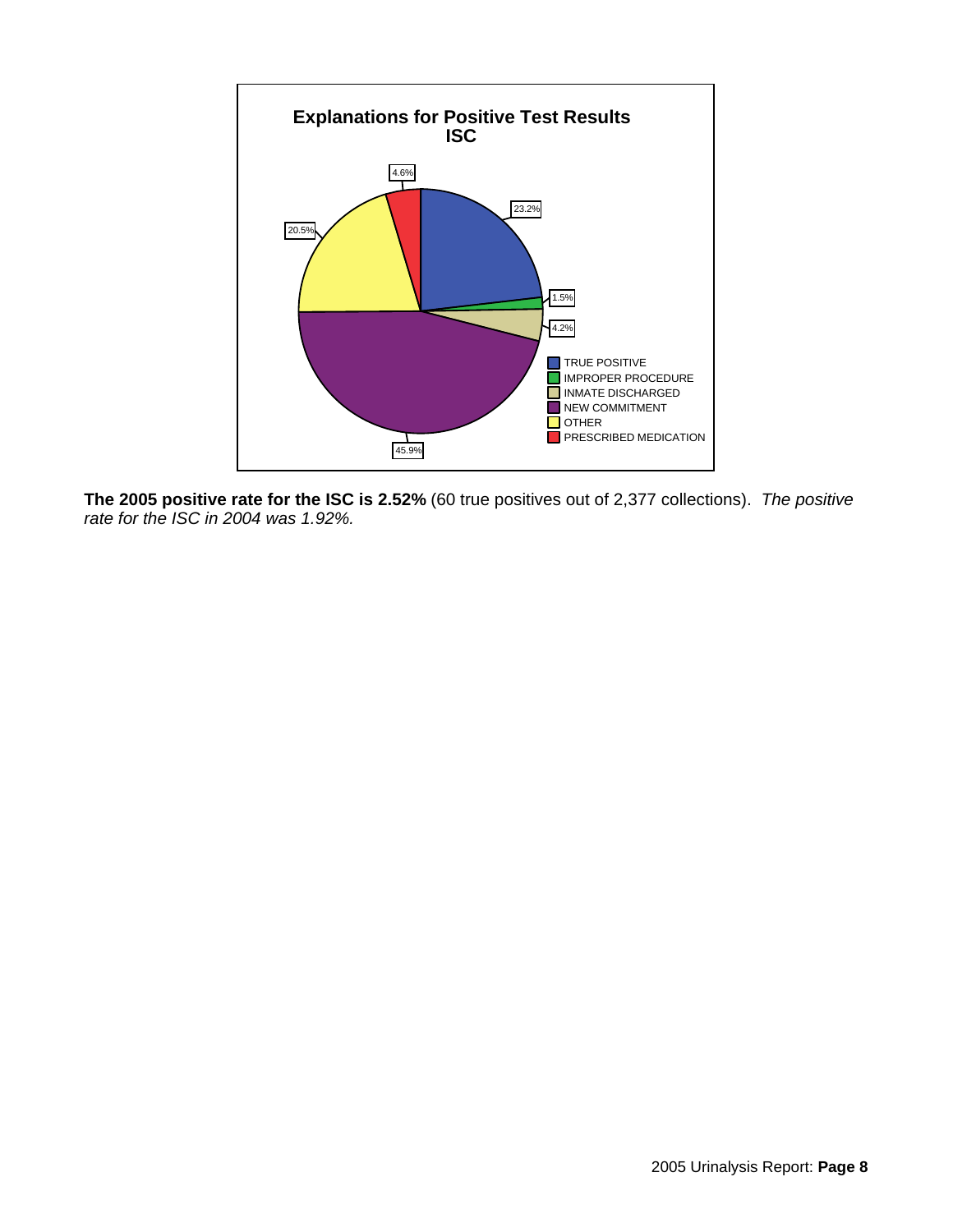## **MINIMUM SECURITY**

#### **A.** *Collections***:**

Minimum collected a total of 7,004 specimens from a total of 1,603 inmates (this is 305 fewer collections than in 2004):

|            |                  | Count | Percent |
|------------|------------------|-------|---------|
| <b>MIN</b> | <b>CAUSE</b>     | 3782  | 54.0    |
|            | <b>RANDOM</b>    | 607   | 8.7     |
|            | <b>TREATMENT</b> | 2615  | 37.3    |
|            | <b>Total</b>     | 7004  | 100.0   |



#### **B.** *Positive Specimens***:**

In total, there were 289 specimens that were confirmed positive at Minimum. Of those 289, 155 were true positives (i.e. those specimens that warrant disciplinary action for the inmate). The remaining 134 positives did not result in disciplinary action and can be explained by other means, as shown:

|            |                          | Count | Percent |
|------------|--------------------------|-------|---------|
| <b>MIN</b> | <b>TRUE POSITIVE</b>     | 155   | 53.6    |
|            | <b>INMATE DISCHARGED</b> | 19    | 6.6     |
|            | <b>NEW COMMITMENT</b>    | 85    | 29.4    |
|            | PRESCRIBED MEDICATION    | 19    | 6.6     |
|            | <b>OTHER</b>             | 11    | 3.8     |
|            | Total                    | 289   | 100.0   |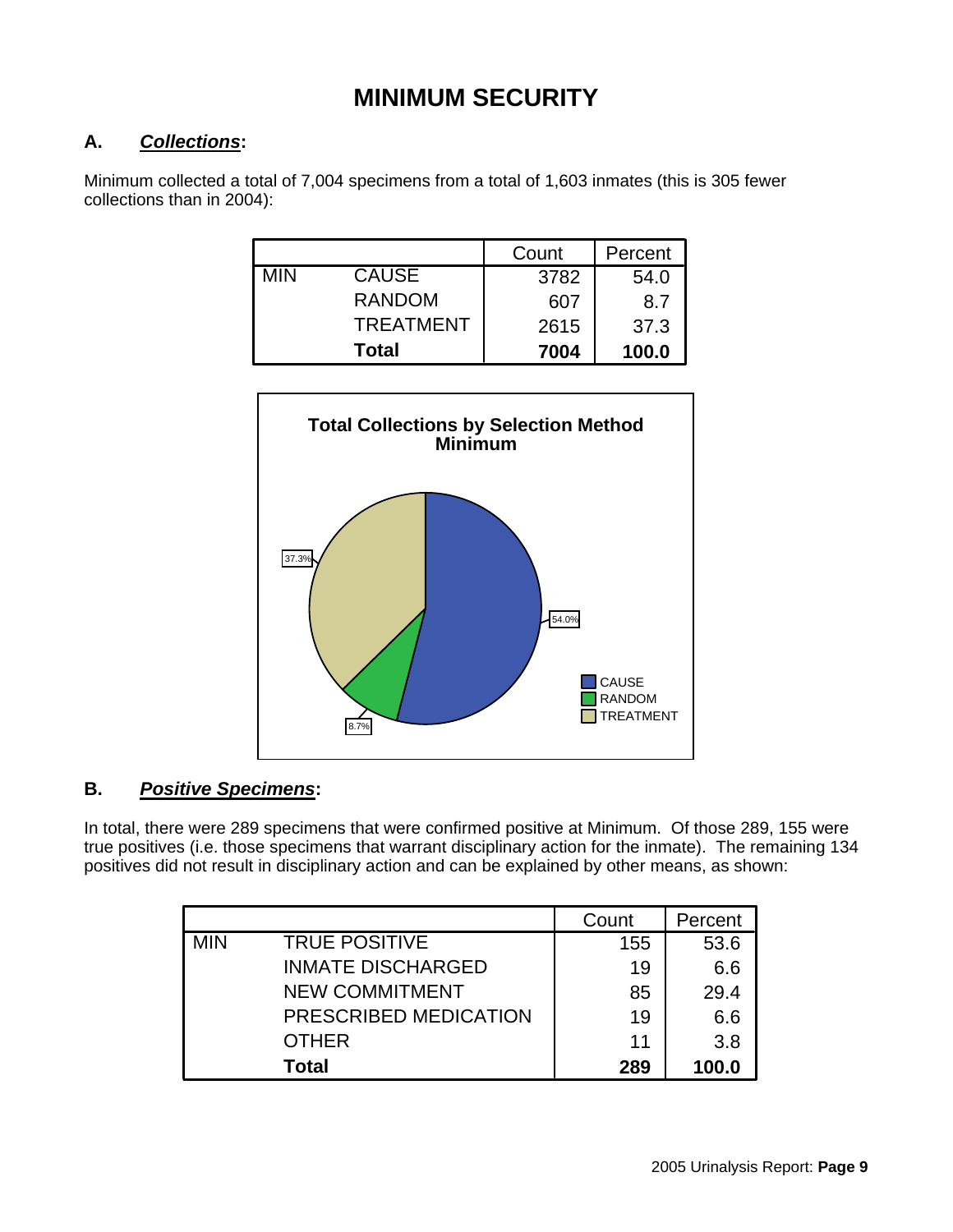

**The 2005 positive rate for Minimum Security is 2.21%** (155 true positives out of 7,004 collections). *The positive rate for Minimum Security in 2004 was 1.19%.*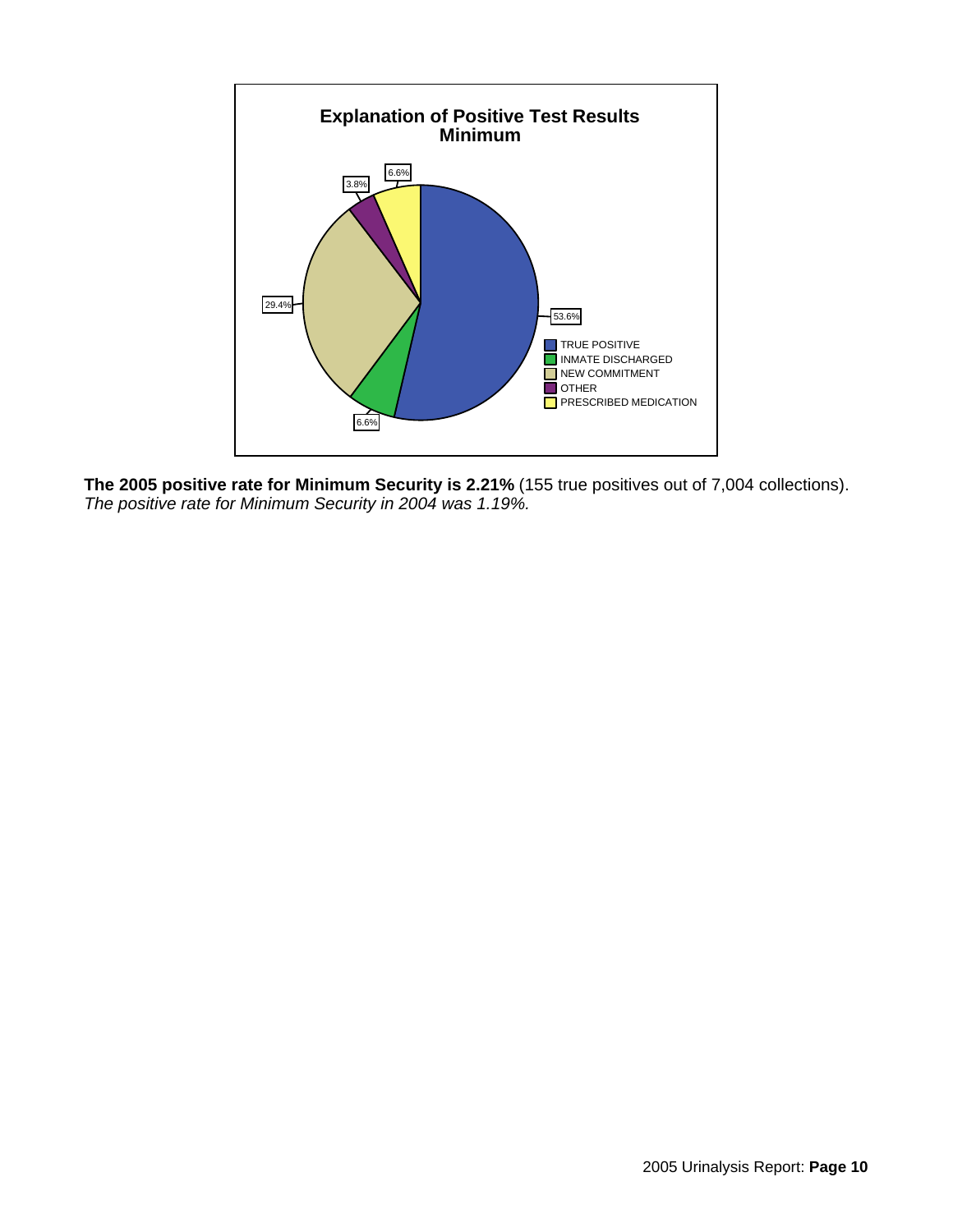## **MEDIUM PRICE**

#### **A.** *Collections***:**

Medium Price collected a total of 1,096 specimens from a total of 419 inmates (this is 23 fewer collections than in 2004).

|                  |                  | Count | Percent |
|------------------|------------------|-------|---------|
| <b>MED Price</b> | <b>CAUSE</b>     | 377   | 34.4    |
|                  | <b>RANDOM</b>    | 248   | 22.6    |
|                  | <b>TREATMENT</b> | 471   | 43.0    |
|                  | <b>Total</b>     | 1096  | 100.0   |



#### **B.** *Positive Specimens***:**

In total, there were 33 specimens that were confirmed positive at Medium Price. Of those 33, 23 were true positives (i.e. those specimens that warrant disciplinary action for the inmate). The remaining 10 positives did not result in disciplinary action and can be explained by other means, as shown:

|                  |                       | Count | Percent |
|------------------|-----------------------|-------|---------|
| <b>MED Price</b> | <b>TRUE POSITIVE</b>  | 23    | 69.7    |
|                  | <b>NEW COMMITMENT</b> |       | 3.0     |
|                  | PRESCRIBED MEDICATION | 8     | 24.2    |
|                  | <b>OTHER</b>          |       | 3.0     |
|                  | Total                 | 33    | 100.0   |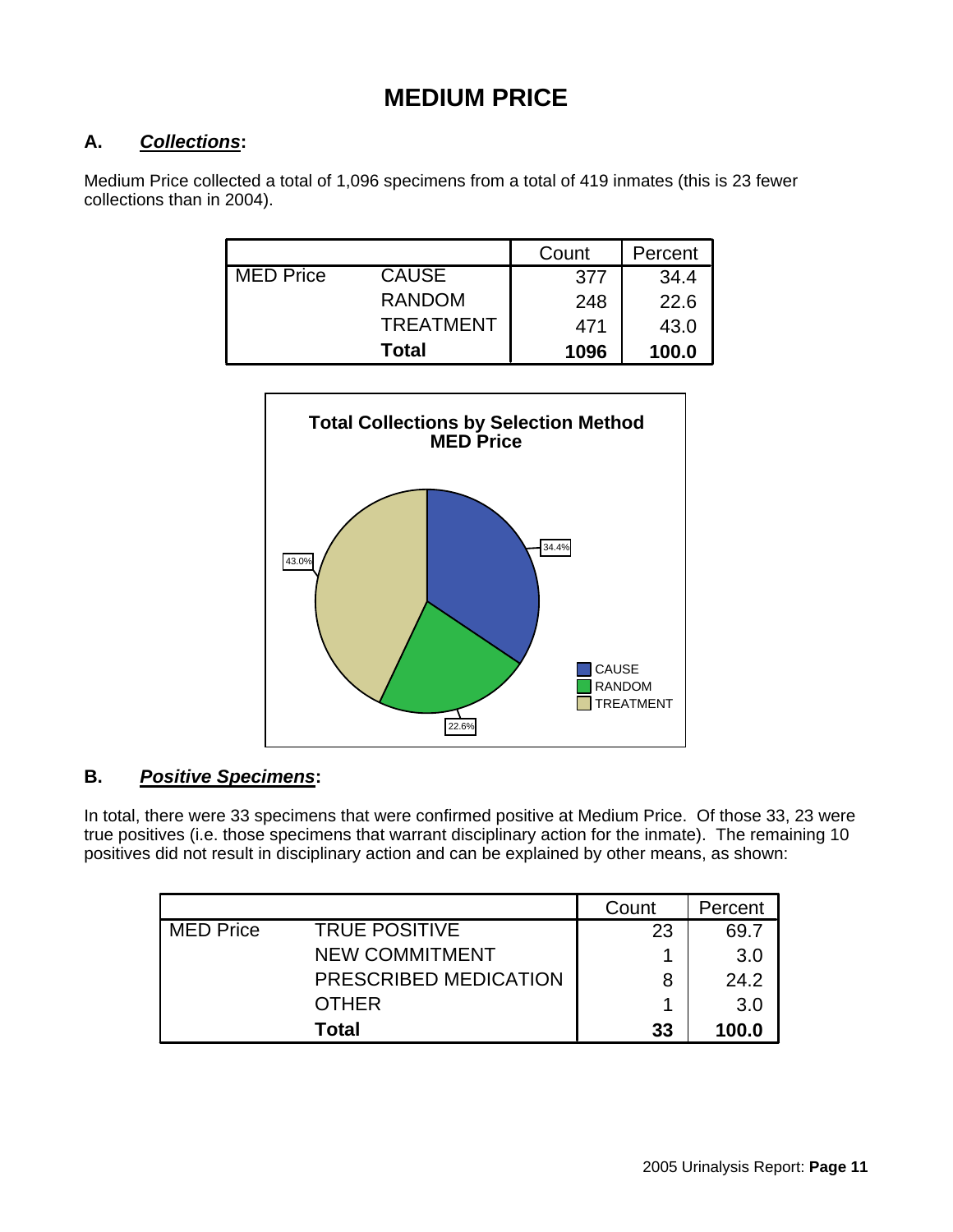

**The 2005 positive rate for Medium Price is 2.10%** (23 true positives out of 1,096 collections). *The positive rate for Medium Price in 2004 was .54%.*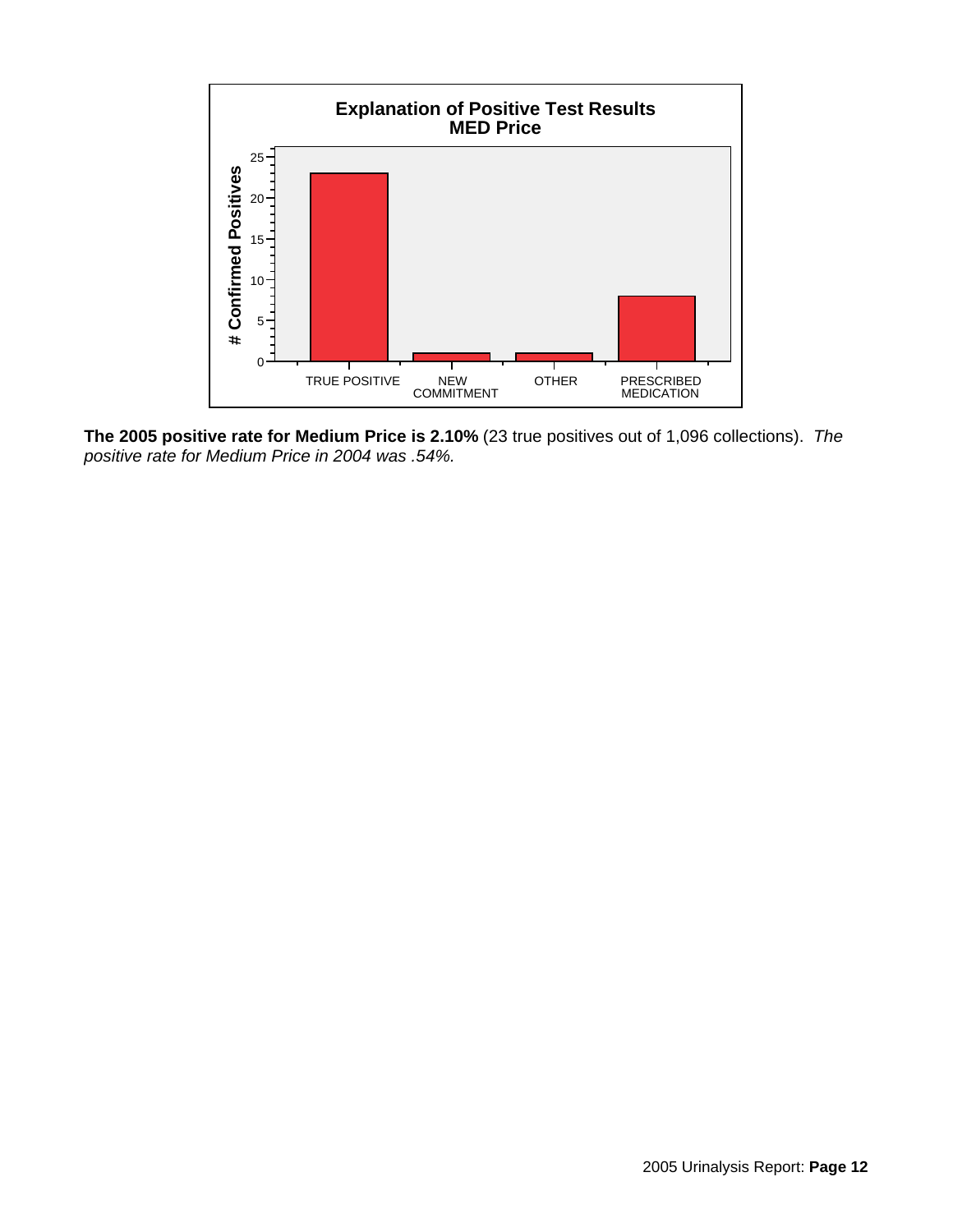### **MEDIUM MORAN**

#### **A.** *Collections***:**

Medium Moran collected a total of 4,695 specimens from a total of 1,039 inmates (this is 1,130 more collections than in 2004).

|                  |                  | Count | Percent |
|------------------|------------------|-------|---------|
| <b>MED Moran</b> | <b>CAUSE</b>     | 2458  | 52.4    |
|                  | <b>RANDOM</b>    | 570   | 12.1    |
|                  | <b>TREATMENT</b> | 1667  | 35.5    |
|                  | <b>Total</b>     | 4695  | 100.0   |



#### **B.** *Positive Specimens***:**

In total, there were 81 specimens that were confirmed positive at Medium Moran. Of those 81, 49 were true positives (i.e. those specimens that warrant disciplinary action for the inmate). The remaining 32 positives did not result in disciplinary action and can be explained by other means, as shown:

|             |                       | Count | Percent |
|-------------|-----------------------|-------|---------|
| l MED Moran | <b>TRUE POSITIVE</b>  | 49    | 60.5    |
|             | PRESCRIBED MEDICATION | 32    | 39.5    |
|             | Total                 | 81    | 100.0   |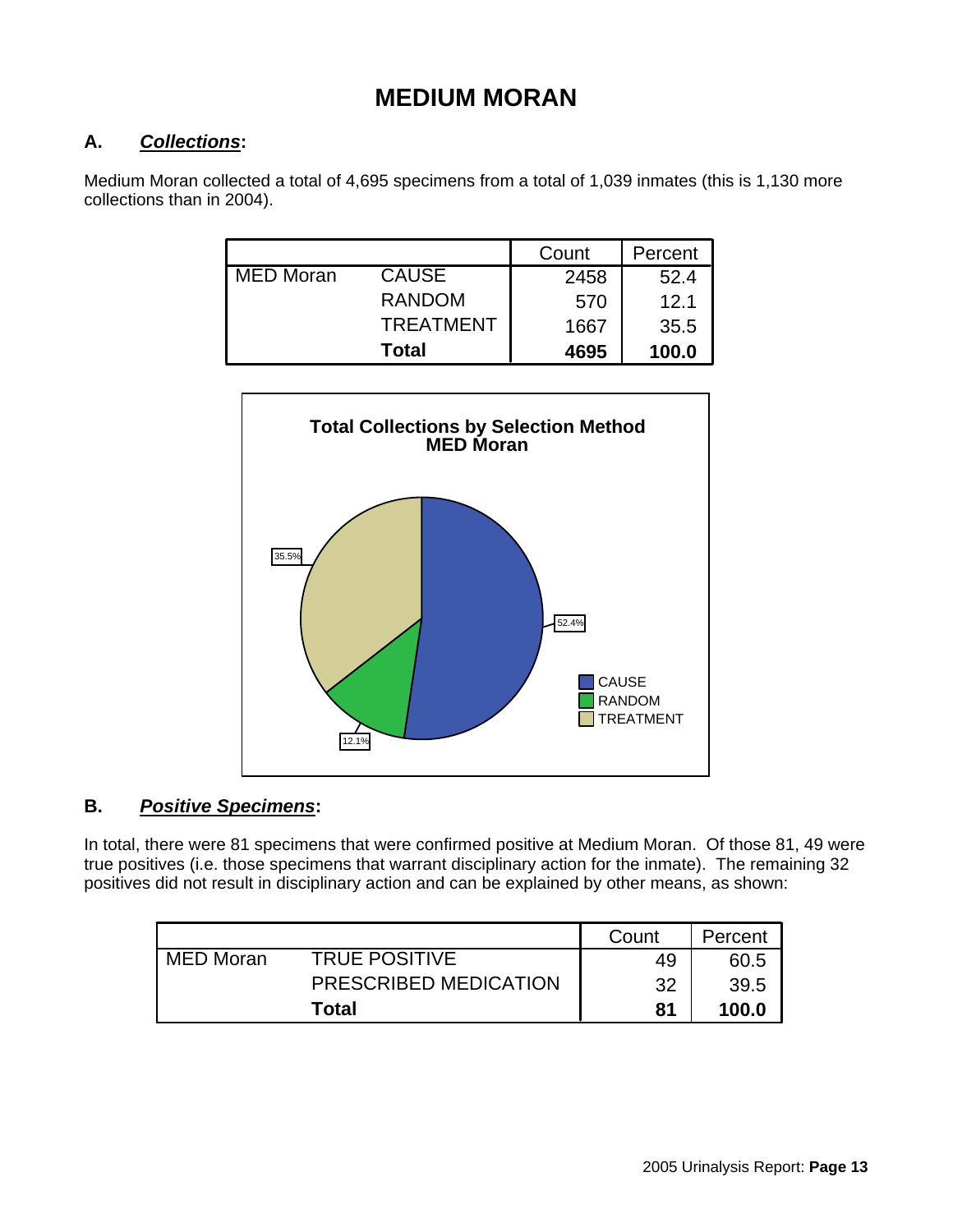

**The 2005 positive rate for Medium Moran is 1.04%** (49 true positives out of 4,695 collections). *The positive rate for Medium Moran in 2004 was .48%.*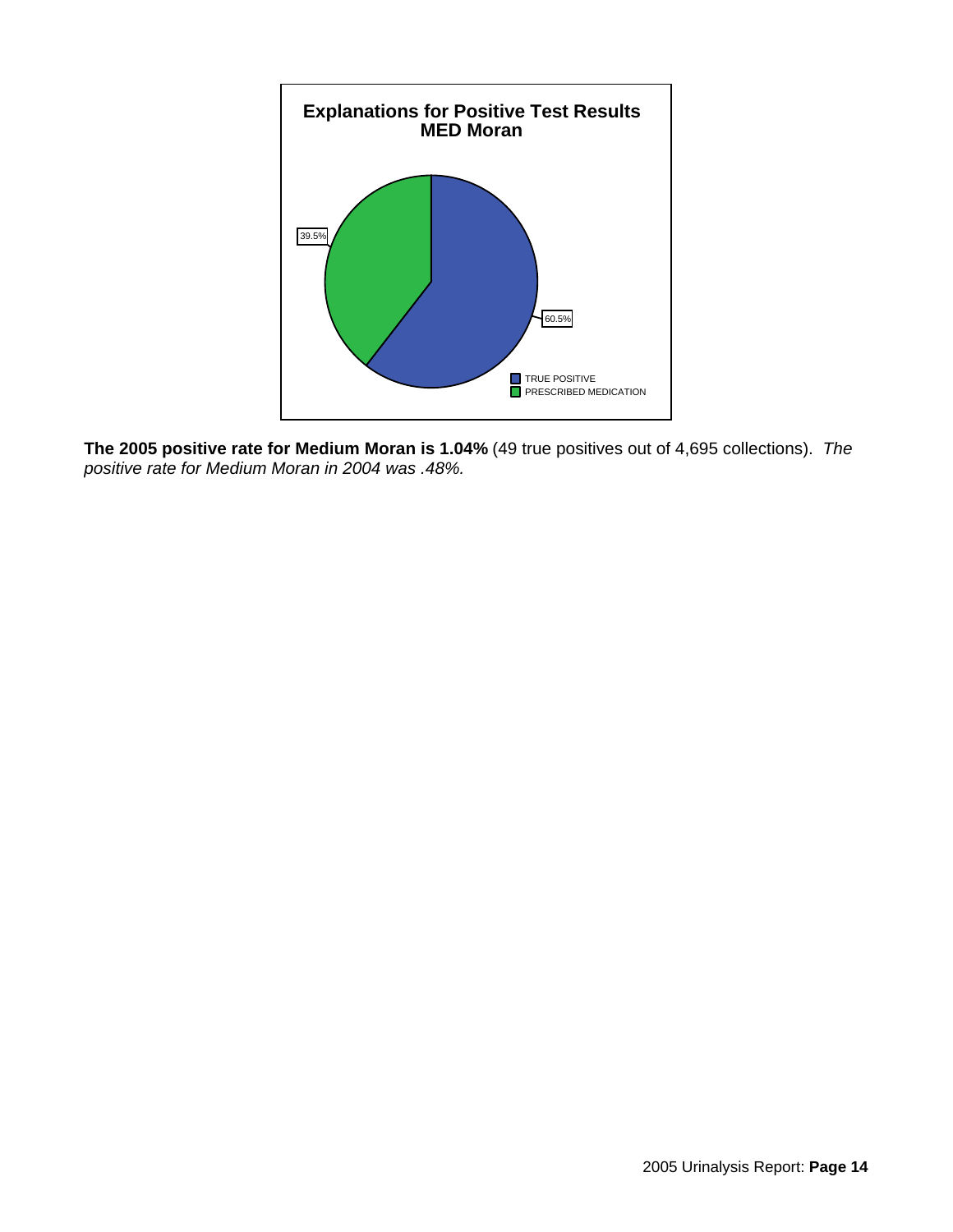## **MAXIMUM SECURITY**

#### **A.** *Collections***:**

Maximum Security collected a total of 3,472 specimens from a total of 579 inmates (this is 293 fewer collections than in 2004).

|            |                  | Count | Percent |
|------------|------------------|-------|---------|
| <b>MAX</b> | <b>CAUSE</b>     | 2218  | 63.9    |
|            | <b>RANDOM</b>    | 346   | 10.0    |
|            | <b>TREATMENT</b> | 908   | 26.2    |
|            | <b>Total</b>     | 3472  | 100.0   |



#### **B.** *Positive Specimens***:**

In total, there were 32 specimens that were confirmed positive at Maximum Security. Of those 32, 27 were true positives (i.e. those specimens that warrant disciplinary action for the inmate). The remaining 5 positives did not result in disciplinary action and can be explained by other means, as shown:

|            |                       | Count | Percent |
|------------|-----------------------|-------|---------|
| <b>MAX</b> | <b>TRUE POSITIVE</b>  | דר    | 84.4    |
|            | PRESCRIBED MEDICATION | 5     | 15.6    |
|            | Total                 | 32    | 100.0   |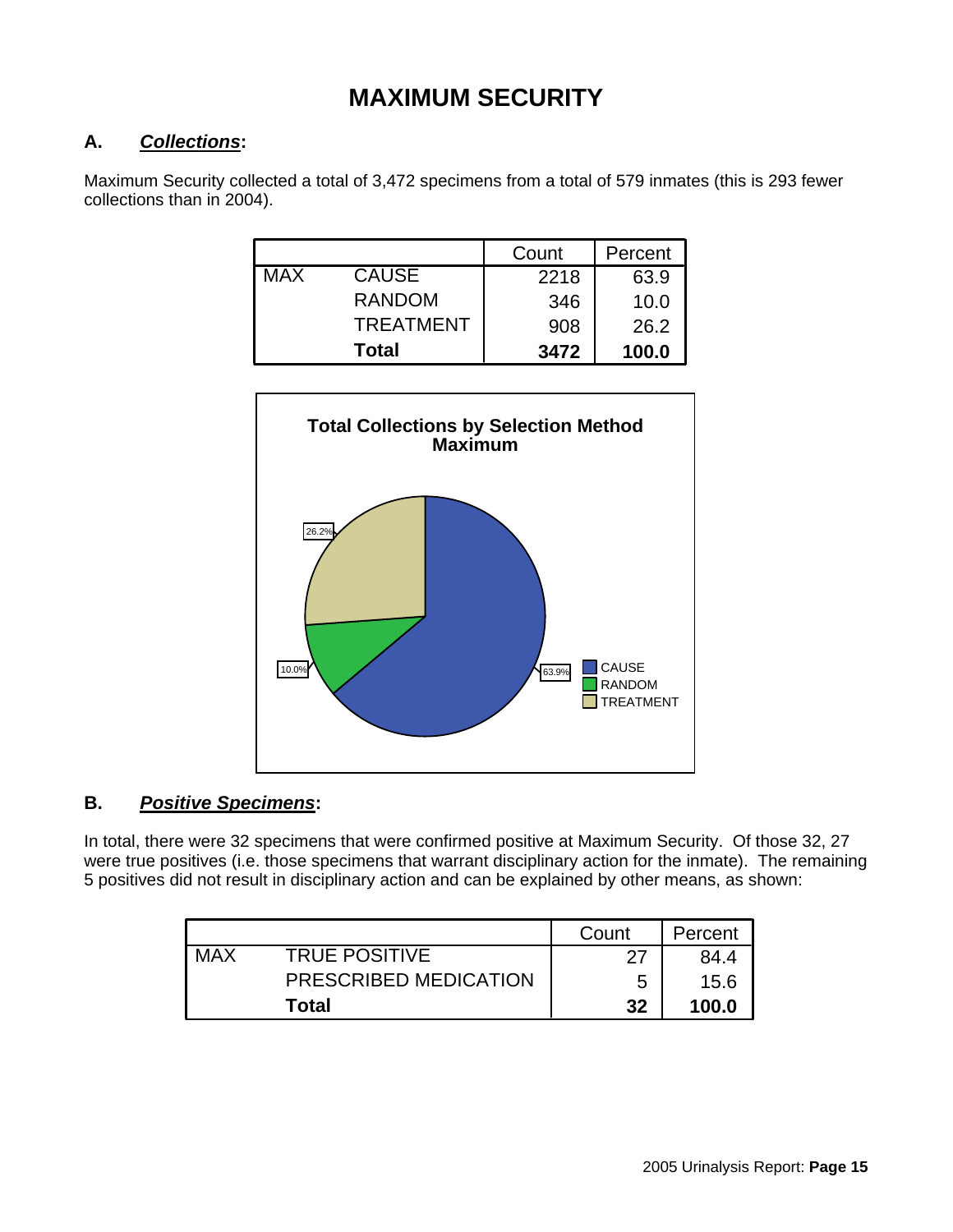

**The 2005 positive rate for Maximum Security is .78%** (27 true positives out of 3,472 collections). *The positive rate for Maximum Security in 2004 was .72%.*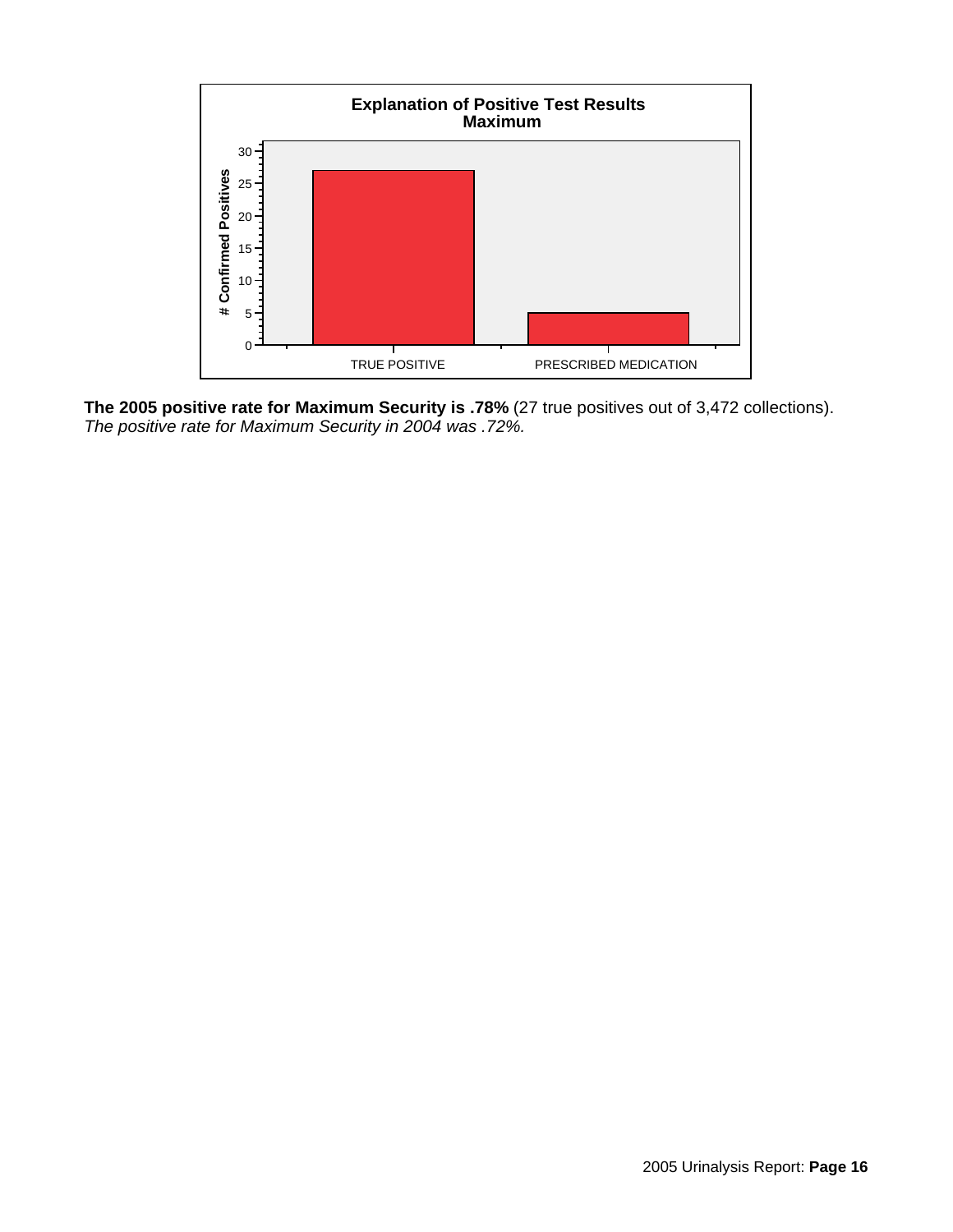## **HIGH SECURITY CENTER (HSC)**

#### **A.** *Collections***:**

The HSC collected a total of 101 specimens from a total of 71 inmates (this is 3 more collections than in 2004). *There were no treatment collections from inmates at the HSC in 2005*; all collections were for Cause and Random selections, as shown below:

|     |               | Count | Percent |
|-----|---------------|-------|---------|
| HSC | <b>CAUSE</b>  | 40    | 39.6    |
|     | <b>RANDOM</b> | 61    | 60.4    |
|     | Total         | 101   | 100.0   |



#### **B.** *Positive Specimens***:**

In total, there was 1 specimen that was confirmed positive at the HSC. This specimen did not result in disciplinary action and can be explained by other means, as shown:

|                       | Count | Percent |
|-----------------------|-------|---------|
| PRESCRIBED MEDICATION |       | n)      |

**The 2005 positive rate for the HSC is 0%** (0 true positives out of 101 collections). *The positive rate for the HSC in 2004 was 2.04%.*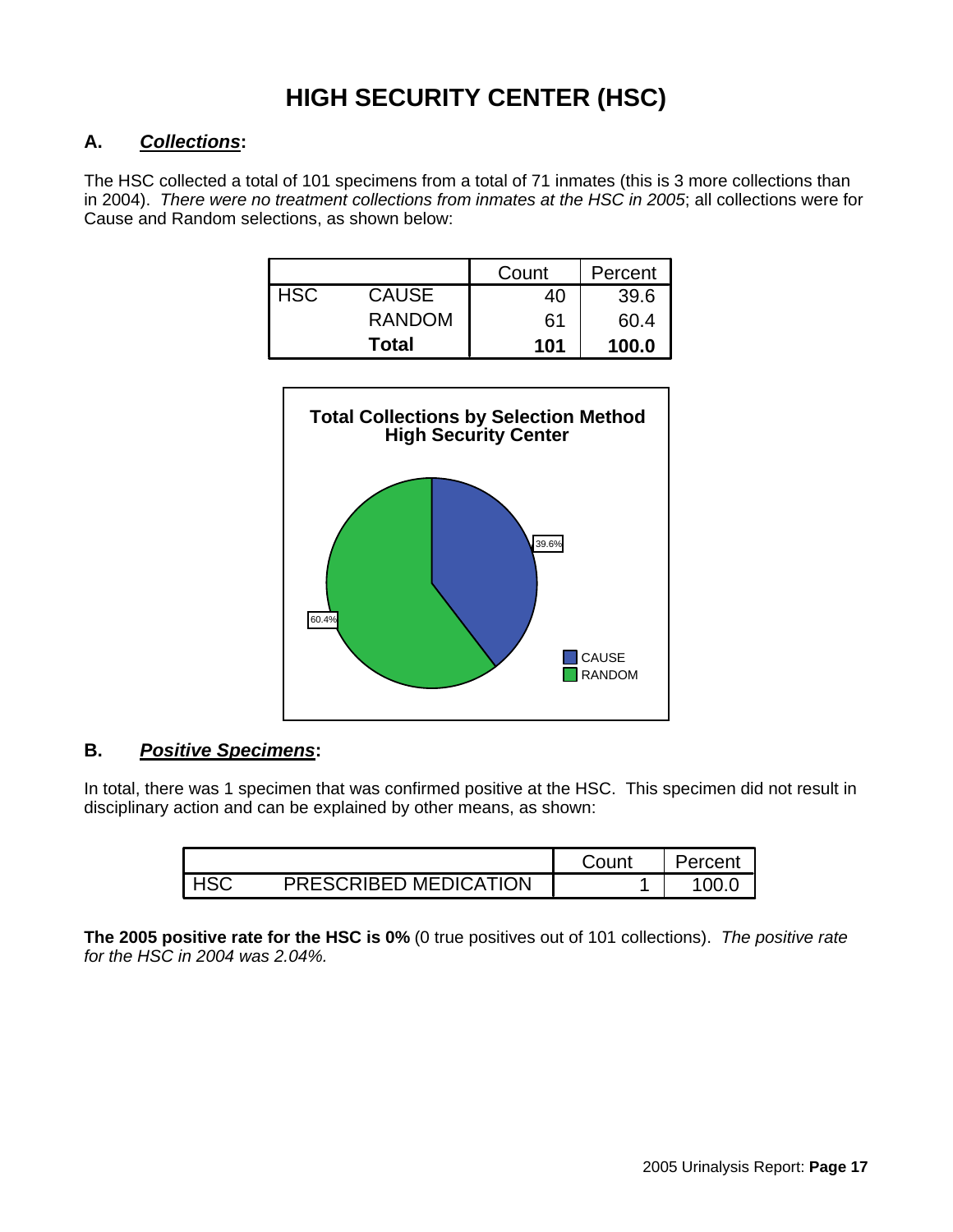## **WOMEN'S GLORIA McDONALD FACILITY**

#### **A.** *Collections***:**

The Women's GM facility collected a total of 785 specimens from a total of 158 inmates (this is 90 more collections than in 2004).

|            |                  | Count | Percent |
|------------|------------------|-------|---------|
| Women's GM | <b>CAUSE</b>     | 121   | 15.4    |
|            | <b>RANDOM</b>    | 70    | 8.9     |
|            | <b>TREATMENT</b> | 594   | 75.7    |
|            | Total            | 785   | 100.0   |



#### **B.** *Positive Specimens***:**

In total, there were 83 specimens that were confirmed positive at the Women's GM facility. Of those 83, 11 were true positives (i.e. those specimens that warrant disciplinary action for the inmate). The remaining 72 positives did not result in disciplinary action and can be explained by other means, as shown:

|            |                          | Count | Percent |
|------------|--------------------------|-------|---------|
| Women's GM | <b>TRUE POSITIVE</b>     | 11    | 13.3    |
|            | <b>INMATE DISCHARGED</b> | 2     | 2.4     |
|            | <b>NEW COMMITMENT</b>    | 16    | 19.3    |
|            | PRESCRIBED MEDICATION    | 53    | 63.9    |
|            | <b>OTHER</b>             |       | 12      |
|            | Total                    | 83    | 100.0   |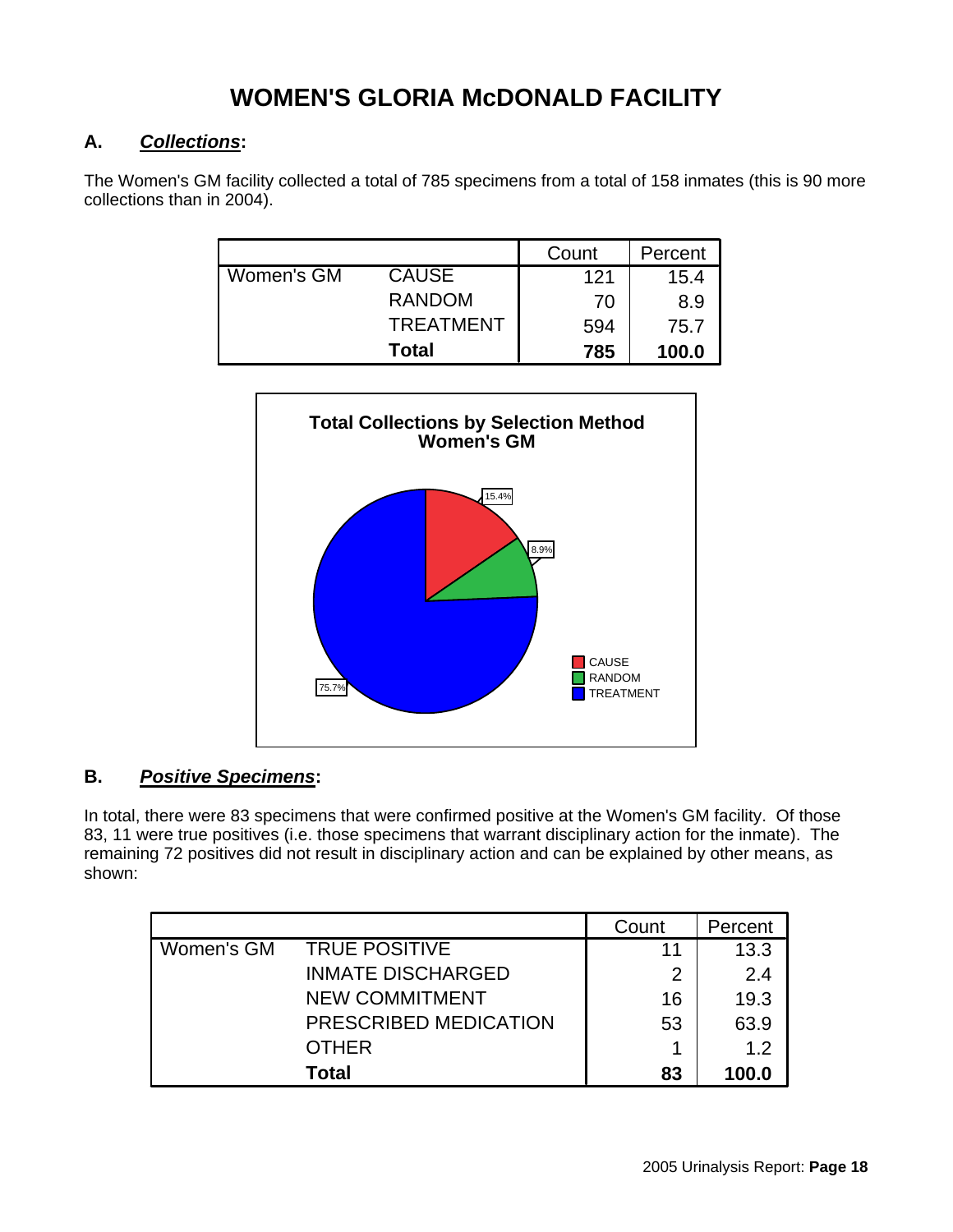

**The 2005 positive rate for Women's GM is 1.40%** (11 true positives out of 785 collections). *The positive rate for Women's GM in 2004 was 2.30%.*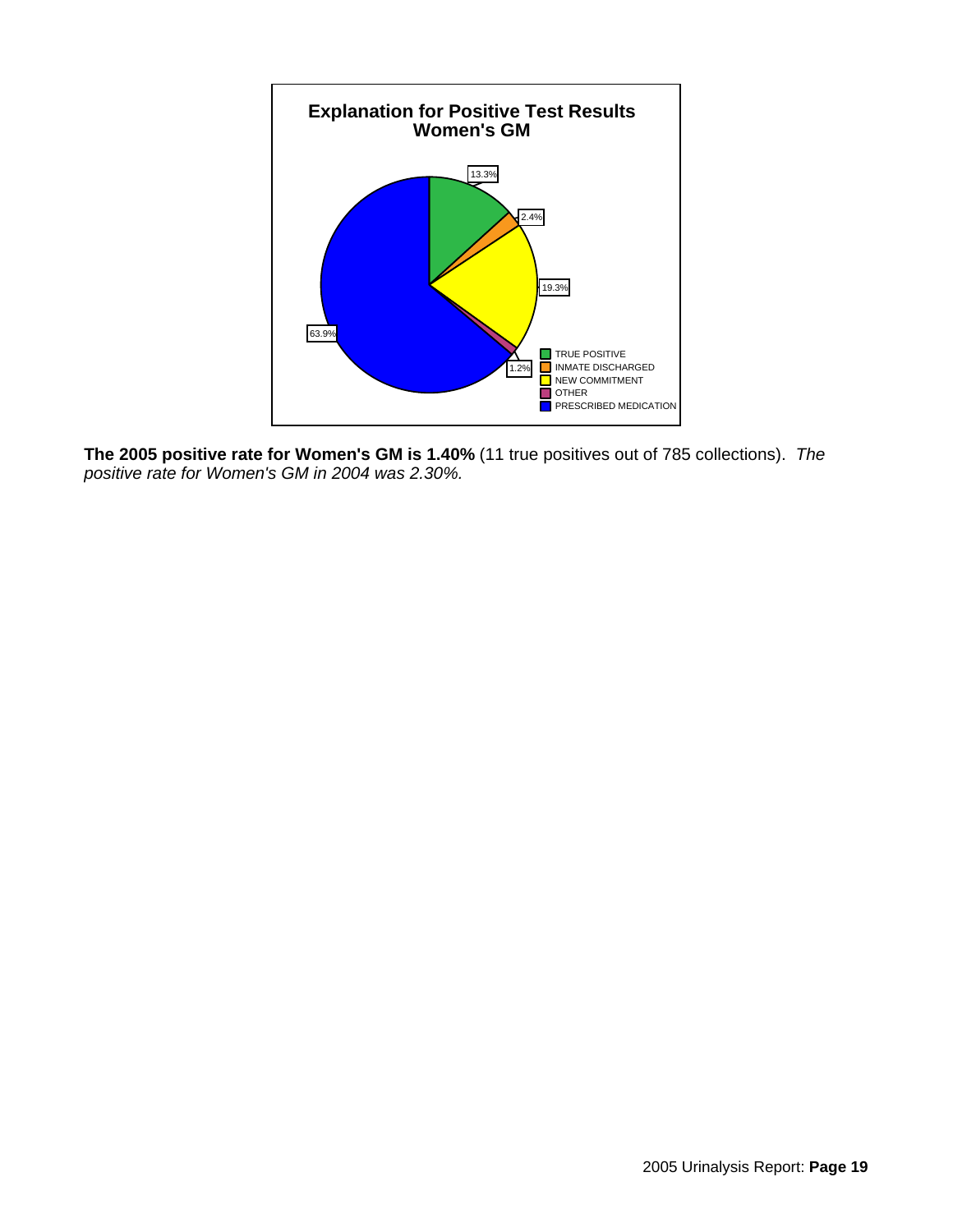## **WOMEN'S DIX FACILITY**

#### **A.** *Collections***:**

The Women's DIX facility collected a total of 1,294 specimens from a total of 202 inmates (this is 224 less collections than in 2004).

|             |                  | Count | Percent |
|-------------|------------------|-------|---------|
| Women's DIX | <b>CAUSE</b>     | 40    | 3.1     |
|             | <b>RANDOM</b>    | 29    | 2.2     |
|             | <b>TREATMENT</b> | 1225  | 94.7    |
|             | <b>Total</b>     | 1294  | 100.0   |



#### **B.** *Positive Specimens***:**

In total, there were 92 specimens that were confirmed positive at the Women's DIX facility. Of those 92, 6 were true positives (i.e. those specimens that warrant disciplinary action for the inmate). The remaining 86 positives did not result in disciplinary action and can be explained by other means, as shown:

|             |                          | Count | Percent |
|-------------|--------------------------|-------|---------|
| Women's DIX | <b>TRUE POSITIVE</b>     | 6     | 6.5     |
|             | <b>INMATE DISCHARGED</b> | 2     | 2.2     |
|             | <b>NEW COMMITMENT</b>    | 14    | 15.2    |
|             | PRESCRIBED MEDICATION    | 67    | 72.8    |
|             | <b>OTHER</b>             | 3     | 3.3     |
|             | Total                    | 92    | 100.0   |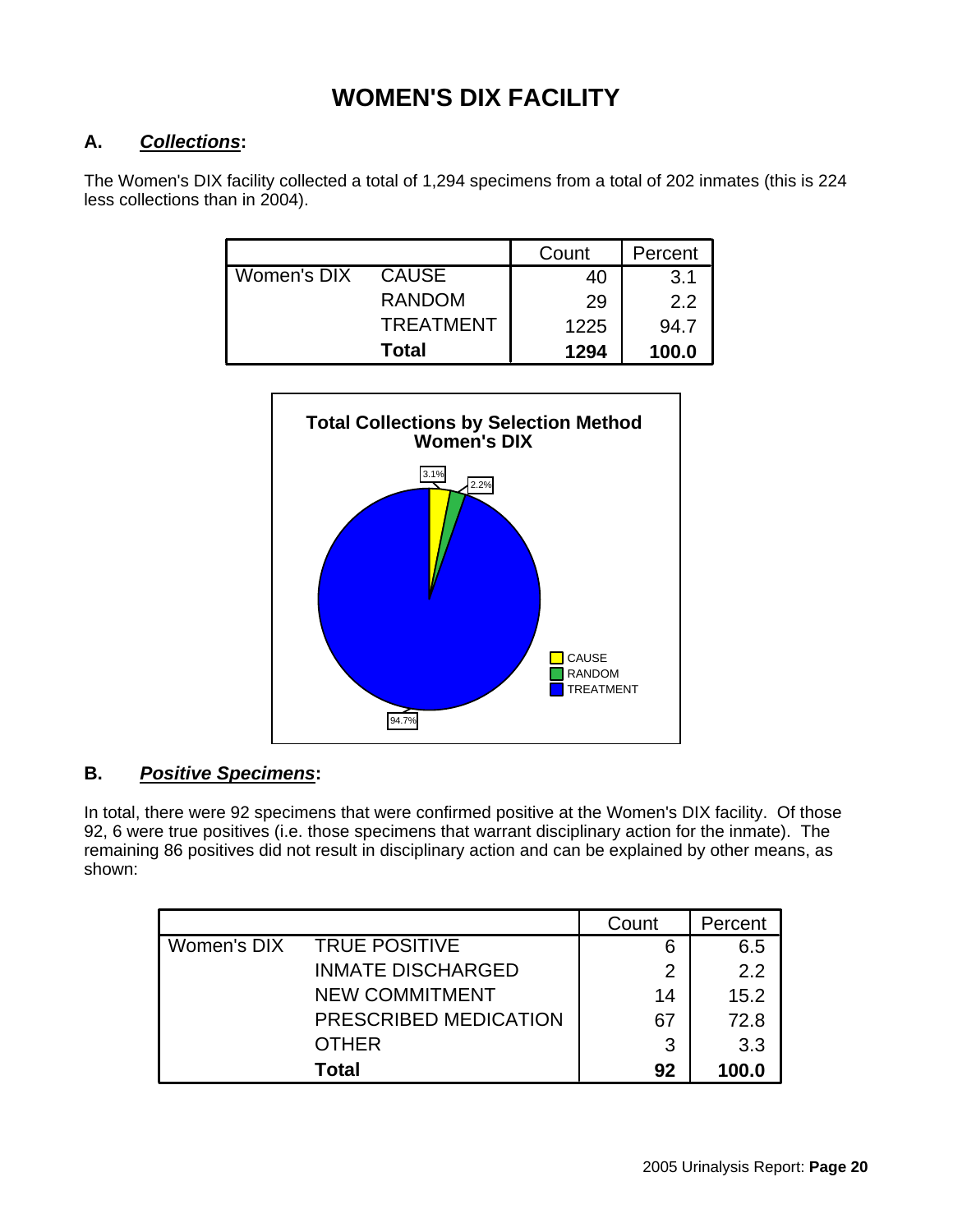

**The 2005 positive rate for Women's DIX is .46%** (6 true positives out of 1,294 collections). *The positive rate for Women's DIX in 2004 was 1.25%.*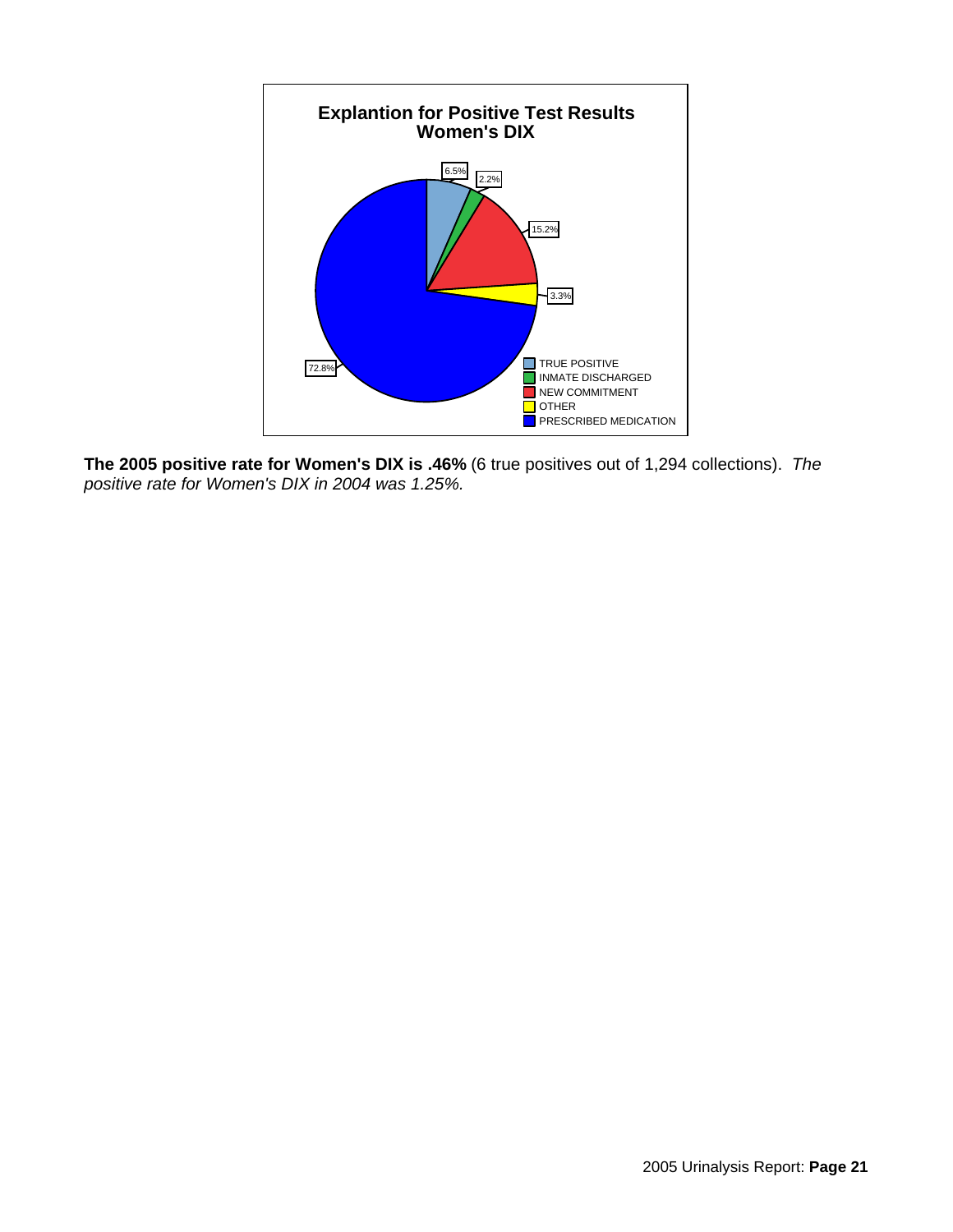## **COMMUNITY CONFINEMENT**

#### **A.** *Collections***:**

The Community Confinement program collected a total of 2,179 specimens from a total of 1,123 offenders (this is 679 more collections than in 2004).

|    |               | Count | Percent |
|----|---------------|-------|---------|
| СC | <b>CAUSE</b>  | 2086  | 95.7    |
|    | <b>RANDOM</b> | 93    | 4.3     |
|    | Total         | 2179  | 100.0   |



#### **B.** *Positive Specimens***:**

In total, there were 441 specimens that were confirmed positive in the Community Confinement program. Of those 441, 120 were true positives (i.e. those specimens that warrant disciplinary action for the offender). The remaining 321 positives did not result in disciplinary action and can be explained by other means, as shown.

In addition to the explanations used by the facilities, Community Confinement includes two additional categories: "Intake Test" and "Levels Decreasing." An "Intake Test" is when an offender first enters the Community Confinement program and is tested; much like a new commitment in the facilities, s/he is not disciplined if a specimen tests positive in this situation. The "Levels Decreasing" category refers to specimens that may test positive after the intake test. If the detection levels for the same drug found in the intake test have decreased, the offender is not disciplined.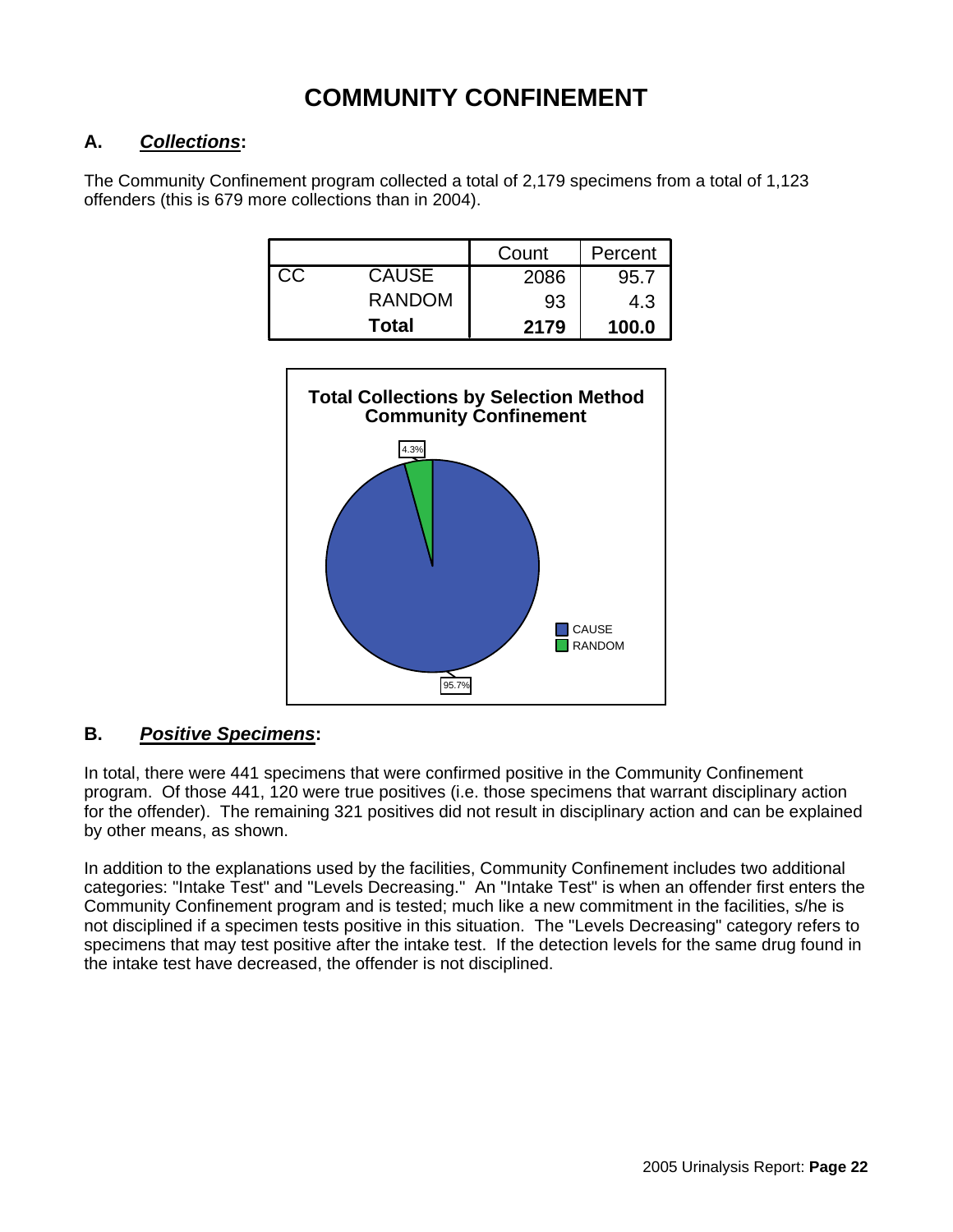|           |                          | Count | Percent |
|-----------|--------------------------|-------|---------|
| <b>CC</b> | <b>TRUE POSITIVE</b>     | 120   | 27.2    |
|           | <b>INMATE DISCHARGED</b> | 8     | 1.8     |
|           | <b>INTAKE TEST</b>       | 236   | 53.5    |
|           | LEVELS DECREASING        | 30    | 6.8     |
|           | PRESCRIBED MEDICATION    | 47    | 10.7    |
|           | Total                    | 441   | 100.0   |



**The 2005 positive rate for Community Confinement is 5.51%** (120 true positives out of 2,179 collections). *The positive rate for Community Confinement in 2004 was 4.07%.*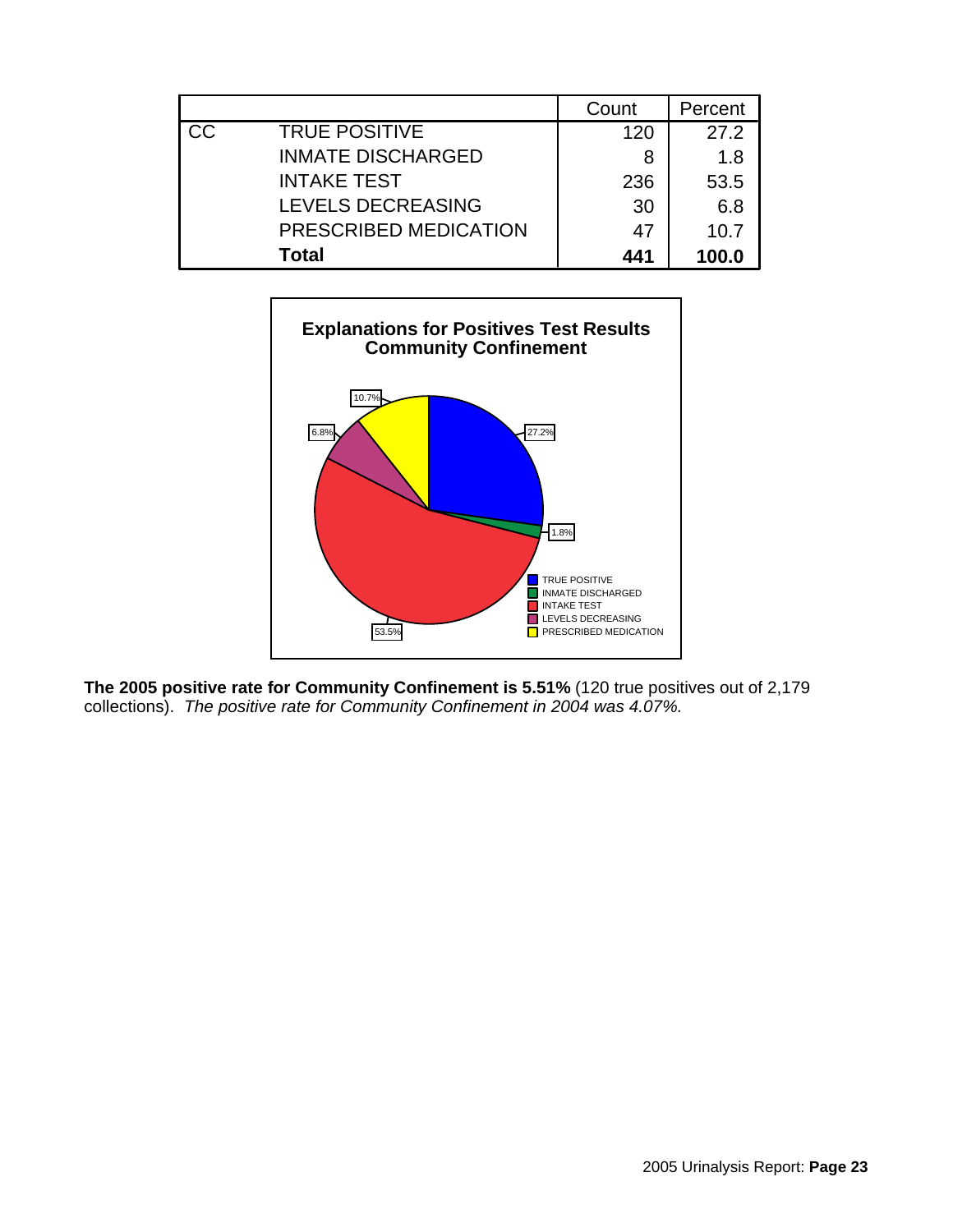## **WOMEN'S TRANSITIONAL HOUSING**

#### **A.** *Collections***:**

The Women's Transitional Housing program collected a total of 63 specimens from a total of 30 inmates (this is 19 less collections than in 2004). All 63 collections were for Random selection, as shown below:

|   |                      | Count    | ercent |
|---|----------------------|----------|--------|
| V | ОM<br>м<br>٩ND<br>ĸд | ຂລ<br>ပပ | v.u    |

#### **B.** *Positive Specimens***:**

Of the 63 specimens collected, no specimens were confirmed positive.